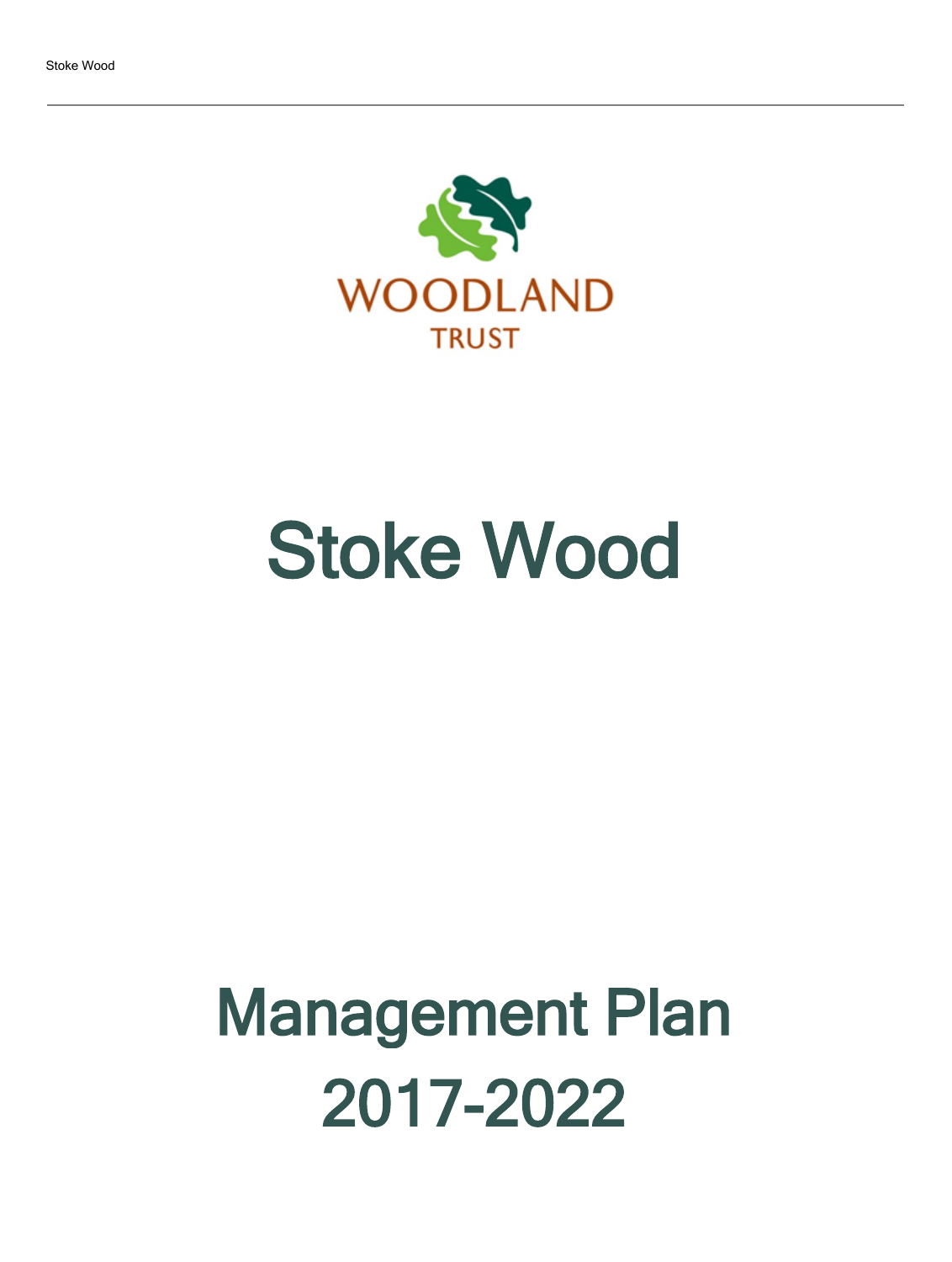## MANAGEMENT PLAN - CONTENTS PAGE

ITEM Page No.

Introduction

Plan review and updating

## Woodland Management Approach

**Summary** 

- 1.0 Site details
- 2.0 Site description
	- 2.1 Summary Description
	- 2.2 Extended Description
- 3.0 Public access information
	- 3.1 Getting there
	- 3.2 Access / Walks
- 4.0 Long term policy
- 5.0 Key Features
	- 5.1 Ancient Semi Natural Woodland
	- 5.2 Informal Public Access
- 6.0 Work Programme
- Appendix 1: Compartment descriptions
- Appendix 2: Harvesting operations (20 years)

**Glossary** 

## MAPS

Access Conservation Features Management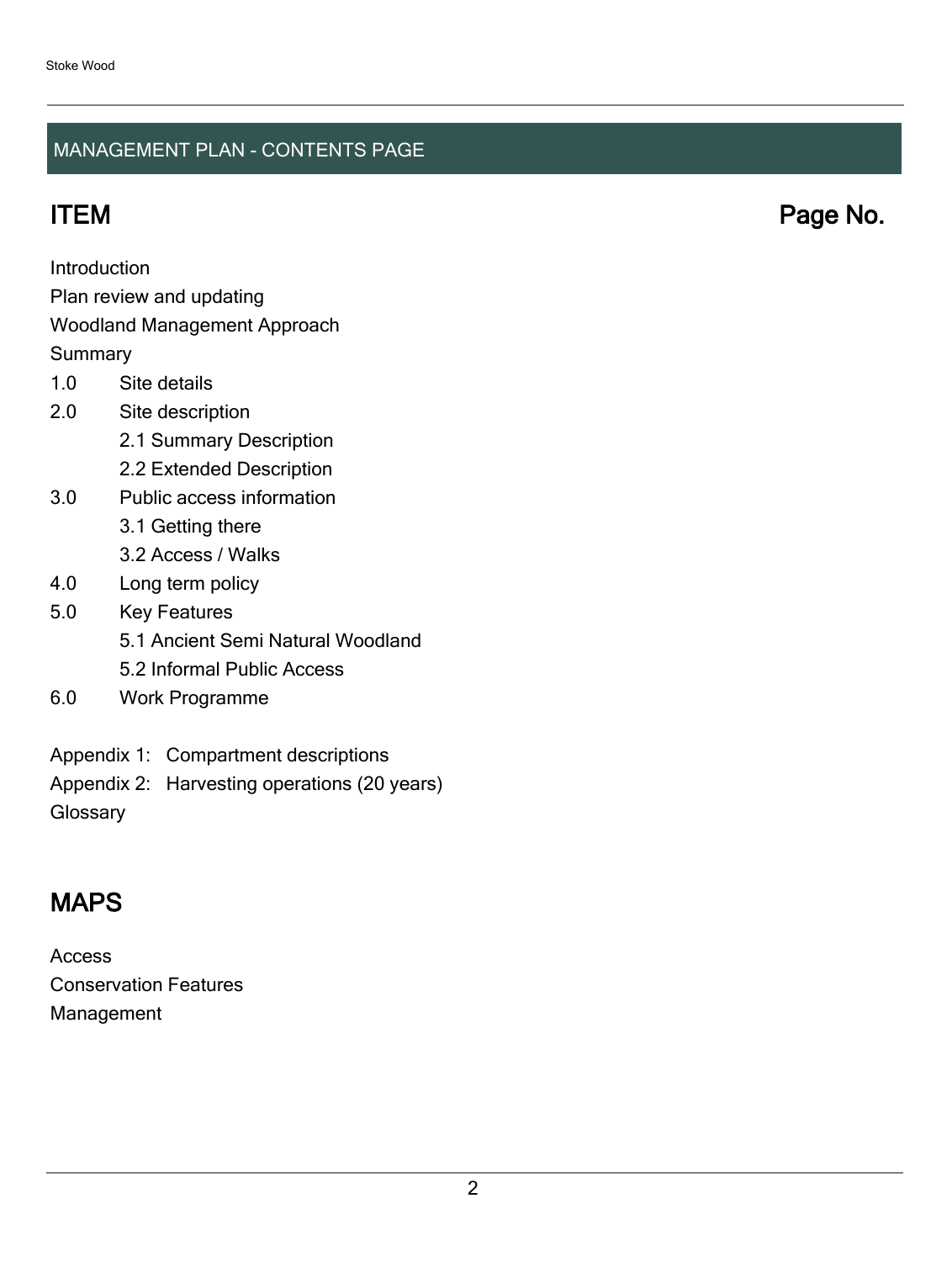## THE WOODLAND TRUST

## INTRODUCTION

The Trust's corporate aims and management approach guide the management of all the Trust's properties, and are described on Page 4. These determine basic management policies and methods, which apply to all sites unless specifically stated otherwise. Such policies include free public access; keeping local people informed of major proposed work; the retention of old trees and dead wood; and a desire for management to be as unobtrusive as possible. The Trust also has available Policy Statements covering a variety of woodland management issues.

The Trust's management plans are based on the identification of Key Features for the site and setting objectives for their management. A monitoring programme (not included in this plan) ensures that these objectives are met and any necessary management works are carried out.

Any legally confidential or sensitive species information about this site is not included in this version of the plan.

## PLAN REVIEW AND UPDATING

The information presented in this Management plan is held in a database which is continuously being amended and updated on our website. Consequently this printed version may quickly become out of date, particularly in relation to the planned work programme and on-going monitoring observations. Please either consult The Woodland Trust website [www.woodlandtrust.org.uk](http://www.woodlandtrust.org.uk/) or contact the Woodland Trust [\(wopsmail@woodlandtrust.org.uk](mailto:wopsmail@woodlandtrust.org.uk)) to confirm

details of the current management programme.

There is a formal review of this plan every 5 years and a summary of monitoring results can be obtained on request.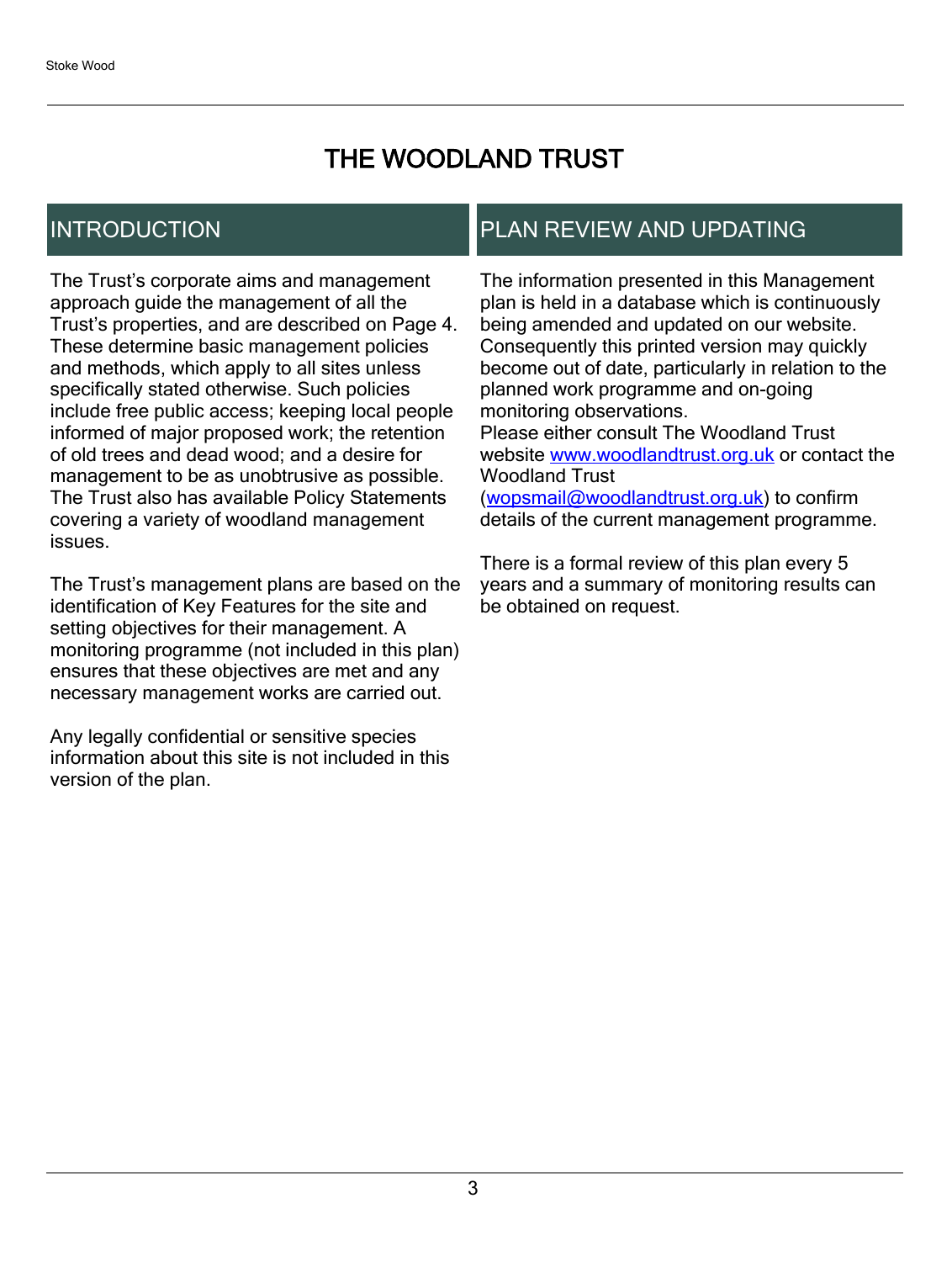## WOODLAND MANAGEMENT APPROACH

The management of our woods is based on our charitable purposes, and is therefore focused on improving woodland biodiversity and increasing peoples' understanding and enjoyment of woodland. Our strategic aims are to:

- Protect native woods, trees and their wildlife for the future
- Work with others to create more native woodlands and places rich in trees
- Inspire everyone to enjoy and value woods and trees

All our sites have a management plan which is freely accessible via our website [www.woodlandtrust.org.uk.](http://www.woodlandtrust.org.uk/) Our woods are managed to the UK Woodland Assurance Standard (UKWAS) and are certified with the Forest Stewardship Council® (FSC®) under licence FSC-C009406 and through independent audit.

In addition to the guidelines below we have specific guidance and policies on issues of woodland management which we review and update from time to time.

We recognise that all woods are different and that the management of our sites should also reflect their local landscape and where appropriate support local projects and initiatives. Guidelines like these provide a necessary overarching framework to guide the management of our sites but such management also requires decisions based on local circumstances and our Site Manager's intimate knowledge of each site.

The following guidelines help to direct our woodland management:

- 1. Our woods are managed to maintain their intrinsic key features of value and to reflect those of the surrounding landscape. We intervene when there is evidence that it is necessary to maintain or improve biodiversity and to further the development of more resilient woods and landscapes.
- 2. We establish new native woodland using both natural regeneration and tree planting, but largely the latter, particularly when there are opportunities for involving people.
- 3. We provide free public access to woods for quiet, informal recreation and our woods are managed to make them accessible, welcoming and safe.
- 4. The long term vision for our non-native plantations on ancient woodland sites is to restore them to predominantly native species composition and semi-natural structure, a vision that equally applies to our secondary woods.
- 5. Existing semi-natural open-ground and freshwater habitats are restored and maintained wherever their management can be sustained and new open ground habitats created where appropriate.
- 6. The heritage and cultural value of sites is taken into account in our management and, in particular, our ancient trees are retained for as long as possible.
- 7. Woods can offer the potential to generate income both from the sustainable harvesting of wood products and the delivery of other services. We will therefore consider the potential to generate income from our estate to help support our aims.
- 8. We work with neighbours, local people, organisations and other stakeholders in developing the management of our woods. We recognise the benefits of local community woodland ownership and management. Where appropriate we allow our woods to be used to support local woodland, conservation, education and access initiatives.
- 9. We use and offer the estate where appropriate, for the purpose of demonstration, evidence gathering and research associated with the conservation, recreational and sustainable management of woodlands. In particular we will develop and maintain a network of long-term monitoring sites across the estate.
- 10 Any activities we undertake will conform to sustainable forest management principles, be appropriate for the site and will be balanced with our primary objectives of enhancing the biodiversity and recreational value of our woods and the wider landscapes.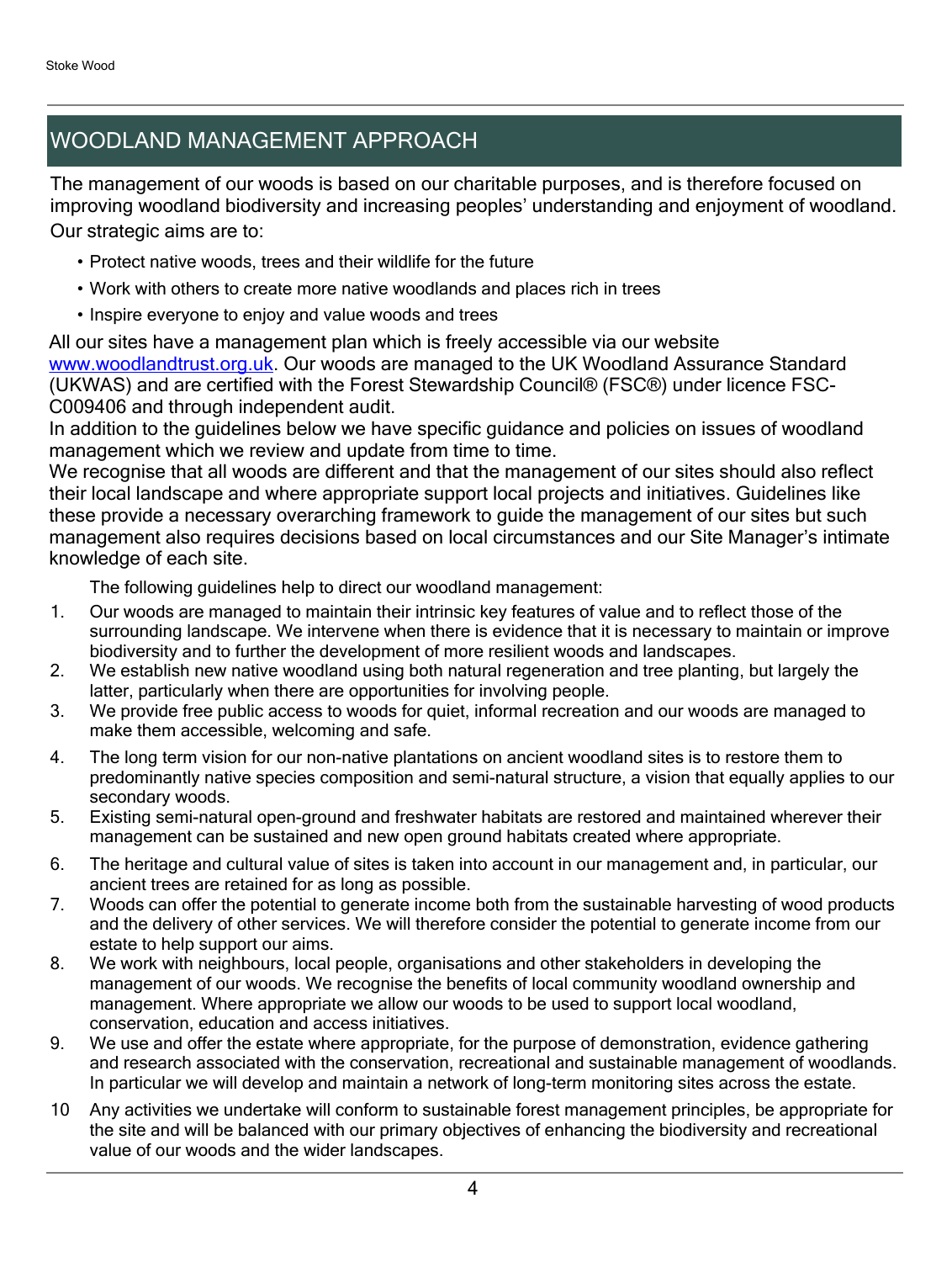## SUMMARY

This public management plan briefly describes the site, specifically mentions information on public access, sets out the long term policy and lists the Key Features which drive management actions. The Key Features are specific to this site - their significance is outlined together with their long (50 year+) and short (5 year) term objectives. The short term objectives are complemented by a detailed Work Programme for the period of this management plan. Detailed compartment descriptions are listed in the appendices which include any major management constraints and designations. A short glossary of technical terms is at the end. The Key Features and general woodland condition of this site are subject to a formal monitoring programme which is maintained in a central database. A summary of monitoring results is available on request.

## 1.0 SITE DETAILS

| Site name:      | Stoke Wood                                                                                           |
|-----------------|------------------------------------------------------------------------------------------------------|
| Location:       | Stoke Albany                                                                                         |
| Grid reference: | SP800863, OS 1:50,000 Sheet No. 141                                                                  |
| Area:           | 10.91 hectares (26.96 acres)                                                                         |
| Designations:   | Ancient Semi Natural Woodland, Planted Ancient Woodland Site, Site<br>of Special Scientific Interest |

## 2.0 SITE DESCRIPTION

## 2.1 Summary Description

An ancient woodland that is home to a tawny owl that is full of hazel and oak trees with a few exotic conifers which are currently being phased out to let the wood return to its former glory.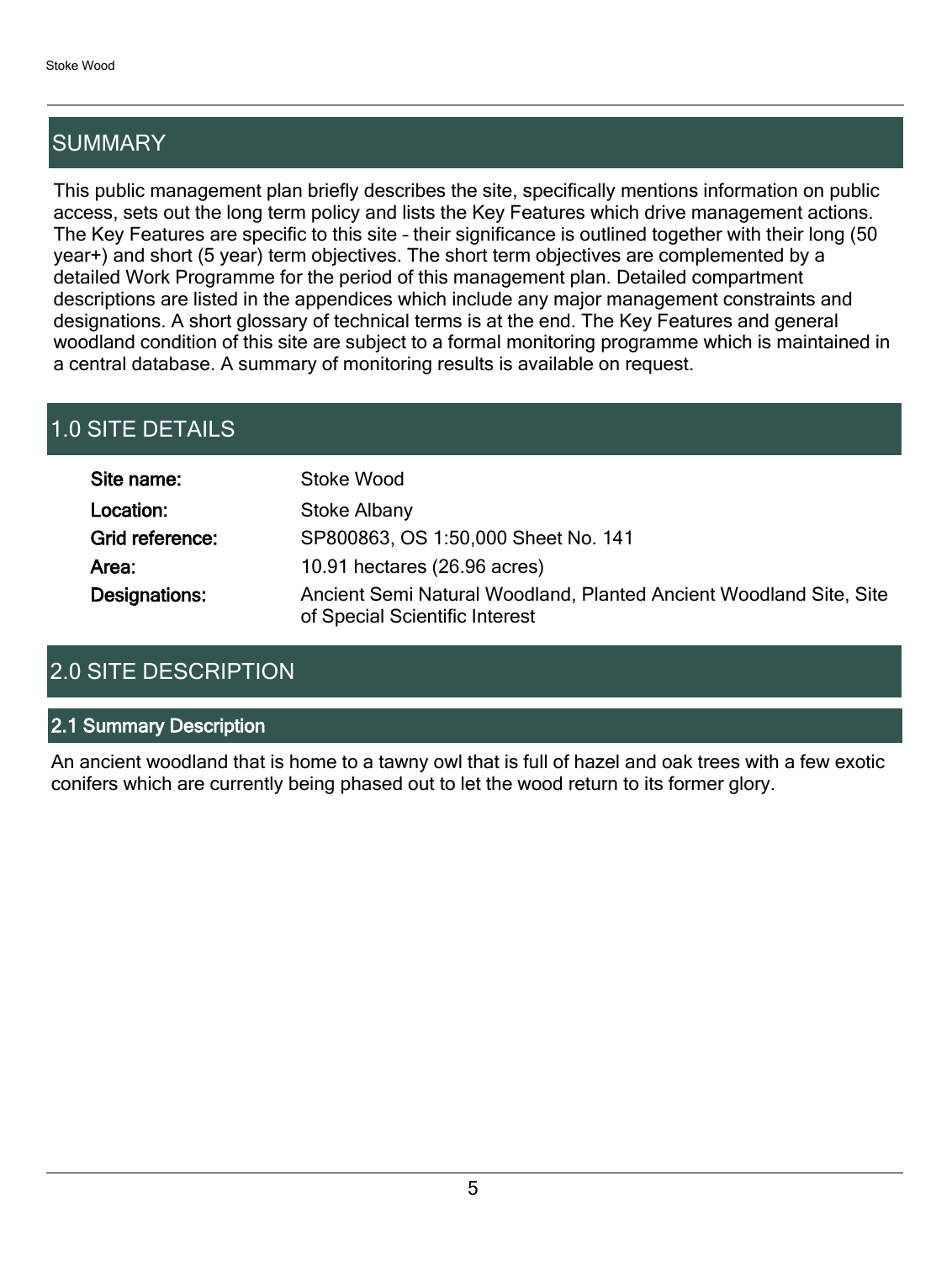## 2.2 Extended Description

Stoke Wood is a wet Oak/Field Maple ancient woodland designated a Site of Special Scientific Interest that was traditionally managed as coppice with standards and was still actively coppiced in parts as recently as 1970. Ash is very dominant with Field Maple and Oak and small areas of Birch. The under storey consists of Hazel, Field Maple, Ash, Dogwood, Spindle, Blackthorn, Dog Rose, Willow, Buckthorn, Crab Apple and Wych Elm. Its structure is varied with high forest and neglected coppice to the north and south and actively managed Hazel coppice with standards in the central areas. The ground flora is very diverse for a wood of its size, dominated in parts by Bluebell, Dogs Mercury and Tufted Hair Grass. The woodland contains a number of locally and nationally rare animals and plants.

Stoke Wood has a very rich assemblage of plants associated with ancient woodland and more open ride habitats including; Herb Paris, Wood Anemone, Wood Sorrel, Yellow Archangel, Early Purple Orchid, Birds Nest Orchid, Wood Speedwell, Nettled Leaved Bell Flower, Broad-leaved Helleborine and Greater Butterfly Orchid as well as a good assemblage of grasses, sedges and rush.

Dormice once frequented Stoke Wood and the wider woodland of which it is a part, unfortunately no dormice have been recorded at Stoke Wood since 1999.

Stoke Wood sits on the eastern edge of and is contiguous with a larger woodland block called Brampton Wood, this wider wooded area is divided up between three landowners, The Woodland Trust, The Wildlife Trust and The Forestry Commission. The areas under Woodland Trust and Wildlife Trust ownership are the most diverse from a habitat and species point of view with Stoke Wood being one of the most significant areas of ancient Ash woodland in Northamptonshire in terms of its habitat value, despite its small size.

## 3.0 PUBLIC ACCESS INFORMATION

## 3.1 Getting there

The wood is accessible along a track leading from the B669, Stoke Albany -Desborough road. Access route can be very uneven and muddy as can the internal path network in the wood itself. Two PROW (Jurrasic Way long distance walk) cross fields close to the south and north ends of the wood. Entrances a have pedestrian gates through the deer fence

Limited parking is available at the start of the access track off the B669

The nearest bus stop is by the pub in the village of Stoke Albany about 1km to the north along the B669, no footpath. For bus routes and times contact Traveline on www.traveline.org.ukor 0871 2002233

There are no public toilets within five miles

## 3.2 Access / Walks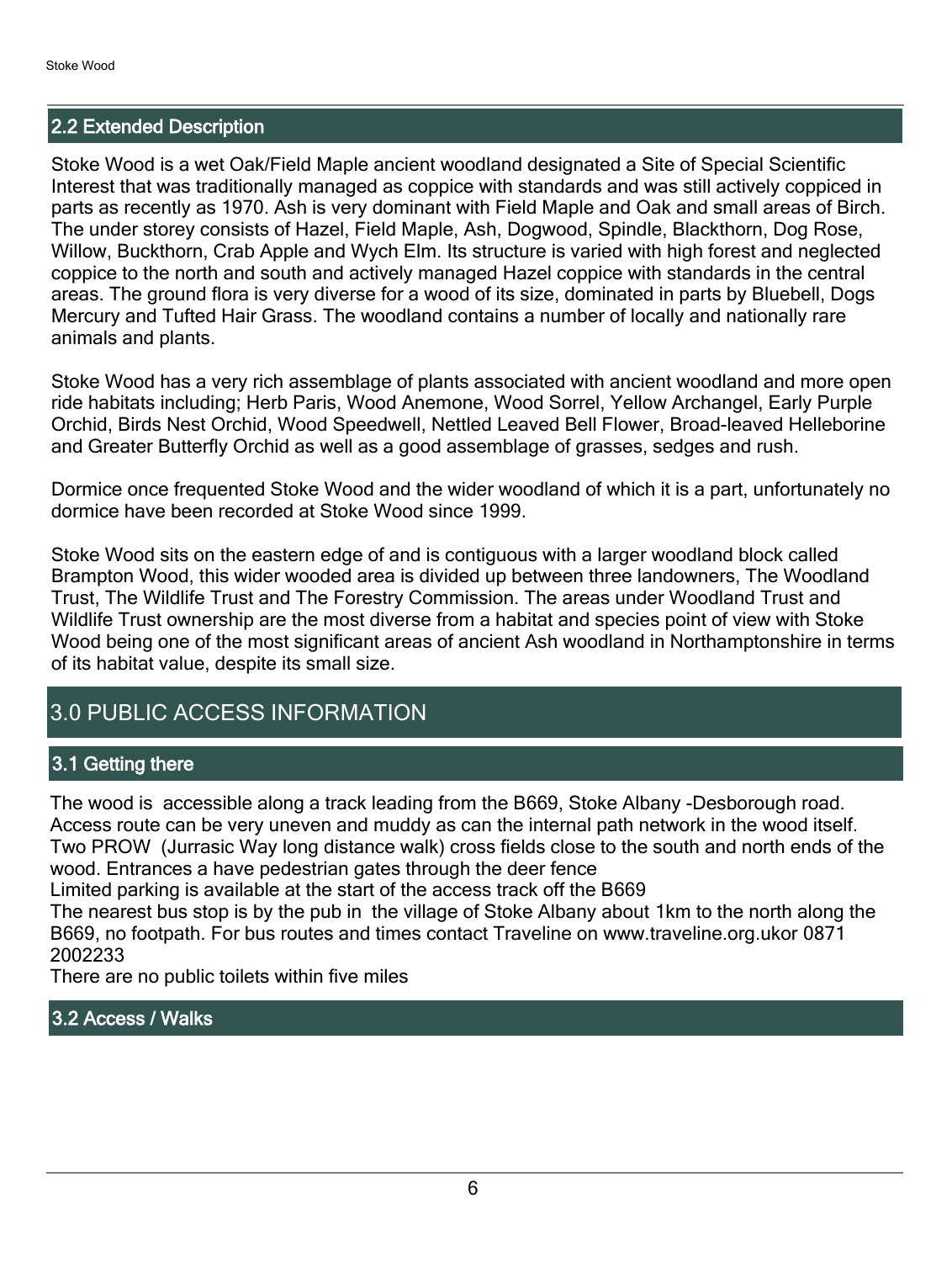## 4.0 LONG TERM POLICY

As per the Woodland Trusts corporate aim associated with Conservation the overall objective is to sustain the various plants, animals and other features that make Stoke Wood of special interest through the maintenance and where possible the enhancement of the structural and species diversity of the site.

Specifically:-

- To manage the majority of the wood as coppice with standards with ash as the dominant species but maintaining the present diversity of other species in the canopy and under storey.

- To ensure that the above areas are stocked with a proportion of over mature, dying and dead trees (both standing and fallen).

- To maintain and enhance the species rich and diverse rides through appropriate path cutting techniques.

Coppicing will be maintained on a l5 year rotation in the areas cut since re-coppicing began. Coppicing will also take place along the rides with the intention of maintaining a variety of ecological niches throughout the wood for ride side plants and animals.

The remainder of the wood will be managed through minimum intervention. Due to threats from pests and diseases such as ash dieback the woodland will be monitored on a regular basis and appropriate action taken where necessary should any threats be noted.

Due to the properties status as a Site of Special Scientific Status, Natural England will be formally consulted before any major management operations take place and at management plan review periods.

The size of the deer population and its effects on the regeneration of the wood will be monitored and action will be taken to control excessive browsing through culling and/or fencing.

Further survey and monitoring must be continued over the next few decades to build up an accurate picture of the wood fauna and flora, in the immediate future (as of 2016) Keith Walkling a local individual with a keen interest in the property is key to this and currently holds the best collection of survey and monitoring data as well as being responsible for carrying out the coppicing regime.

It is our intention to foster a relationship with neighbouring landowners in particular the Forestry Commission and the Wildlife Trust in relation to management and particularly deer control so as to coordinate management that best enhances and protects the woodland as a whole.

As per the Woodland Trusts corporate aim associated with People, paths and entrances will be monitored and maintained in perpetuity.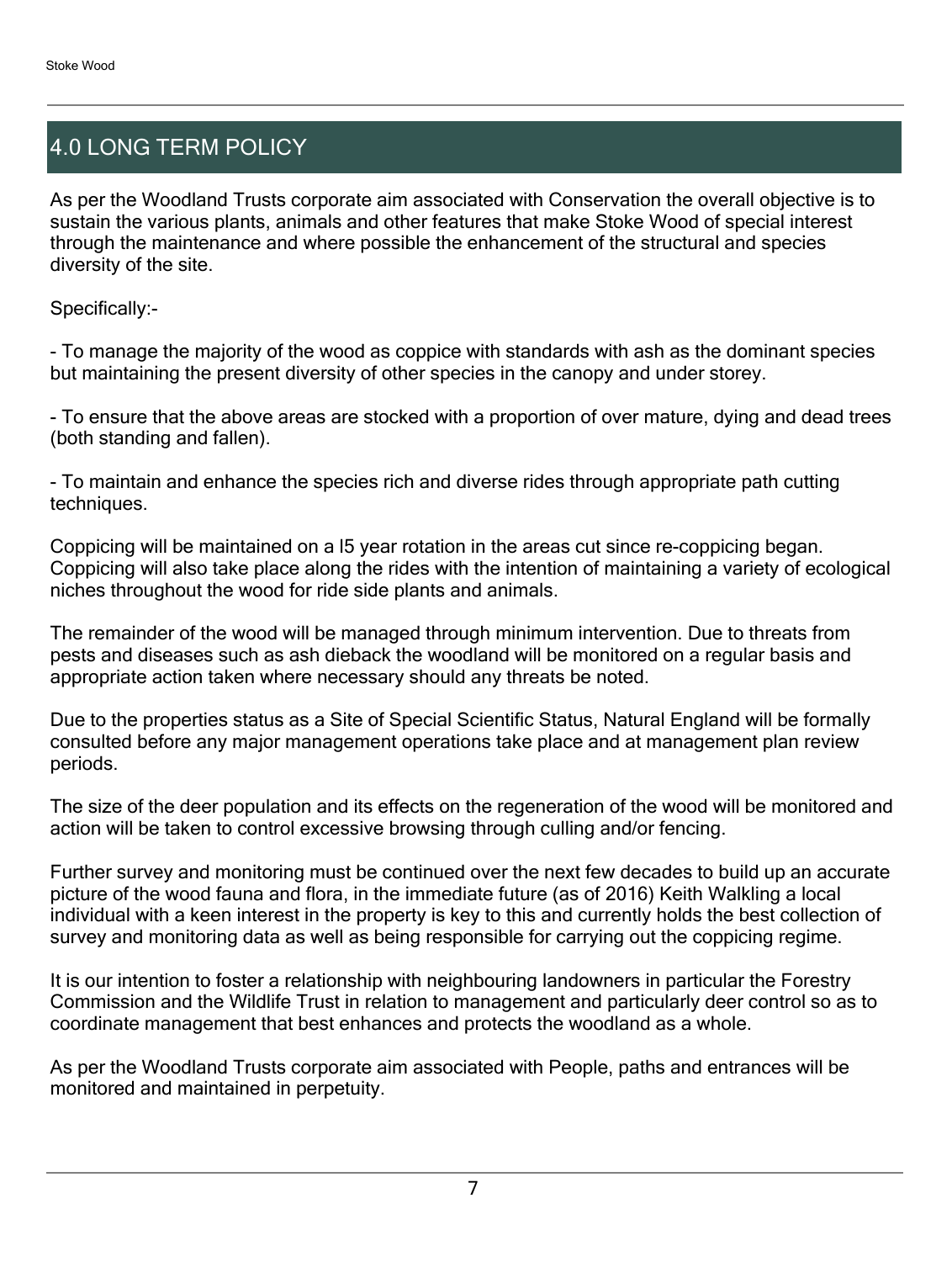## 5.0 KEY FEATURES

The Key Features of the site are identified and described below. They encapsulate what is important about the site. The short and long-term objectives are stated and any management necessary to maintain and improve the Key Feature.

## 5.1 Ancient Semi Natural Woodland

#### **Description**

Stoke Wood is a wet ash / field maple woodland which has been traditionally managed as coppice with standards and was still actively coppiced in parts as recently as 1970. Ash is very dominant with Field Maple, Oak and small areas of Birch. Under storey consists of Hazel, Field maple, Ash, Dogwood, Spindle, Blackthorn, Dog rose, Willow, Buckthorn, Crab apple and Wych elm. Its structure is varied with high forest and neglected coppice to the north and south with actively managed coppice with standards in the central areas.

The ground flora is very diverse for a wood of its size, dominated in parts by Bluebell, Dogs Mercury and Tufted Hair Grass. The wood has several less common woodland plant species including Greater Butterfly Orchid, Wood Speedwell, Nettled Leaved Bell Flower and Broad-Leaved Helleborine. It was once well known for its dormouse population which unfortunately is now extinct.

#### **Significance**

This is a semi natural ancient woodland of the wet ash-field maple type which has been in decline across the country as a whole and is of importance due to its rarity as a habitat type of this condition in Northamptonshire, hence its designation as a Site of Special Scientific Interest. Stoke wood is still under traditional coppice with standards management having had a 20 year break with little if any management from 1970 to 1990. There is a very rich assemblage of plants associated with the woodland and its open ride habitats including:- Herb Paris, Wood Anemone, Wood Sorrel, Yellow Archangel, Early Purple Orchid and Greater Butterfly Orchid as well as a good assemblage of grasses, sedges and rush. There are various micro-fauna such as hover fly and moth associated with Stoke Wood which are considered nationally rare.

#### Opportunities & Constraints

## OPPORTUNITIES:

Part of a larger complex of woodlands within the Rockingham forest area. Stoke Wood lies adjacent to Wildlife Trust managed Wood Stoke Wood and Forestry Commission owned Brampton Wood. Stoke Wood has a very active, very knowledgeable, influential local individual associated with the property, Keith Walkling, who is well connected with local stakeholders and special interest groups. Regular opportunities to engage with local stakeholders / landowners and also Natural England who have a vested interest in the site due to its Site of Special Scientific Interest status.

Stoke Wood is well known amongst local special interest groups, there is the opportunity for the Woodland Trust to demonstrate best practice concerning woodland habitat management to external audiences given Stoke Woods special and unique status in the area.

## CONSTRAINTS:

Very wet for vehicle access at any time of year Isolated from the public highway by a poorly surfaced, very rutted farm track some 800m in length.

#### Factors Causing Change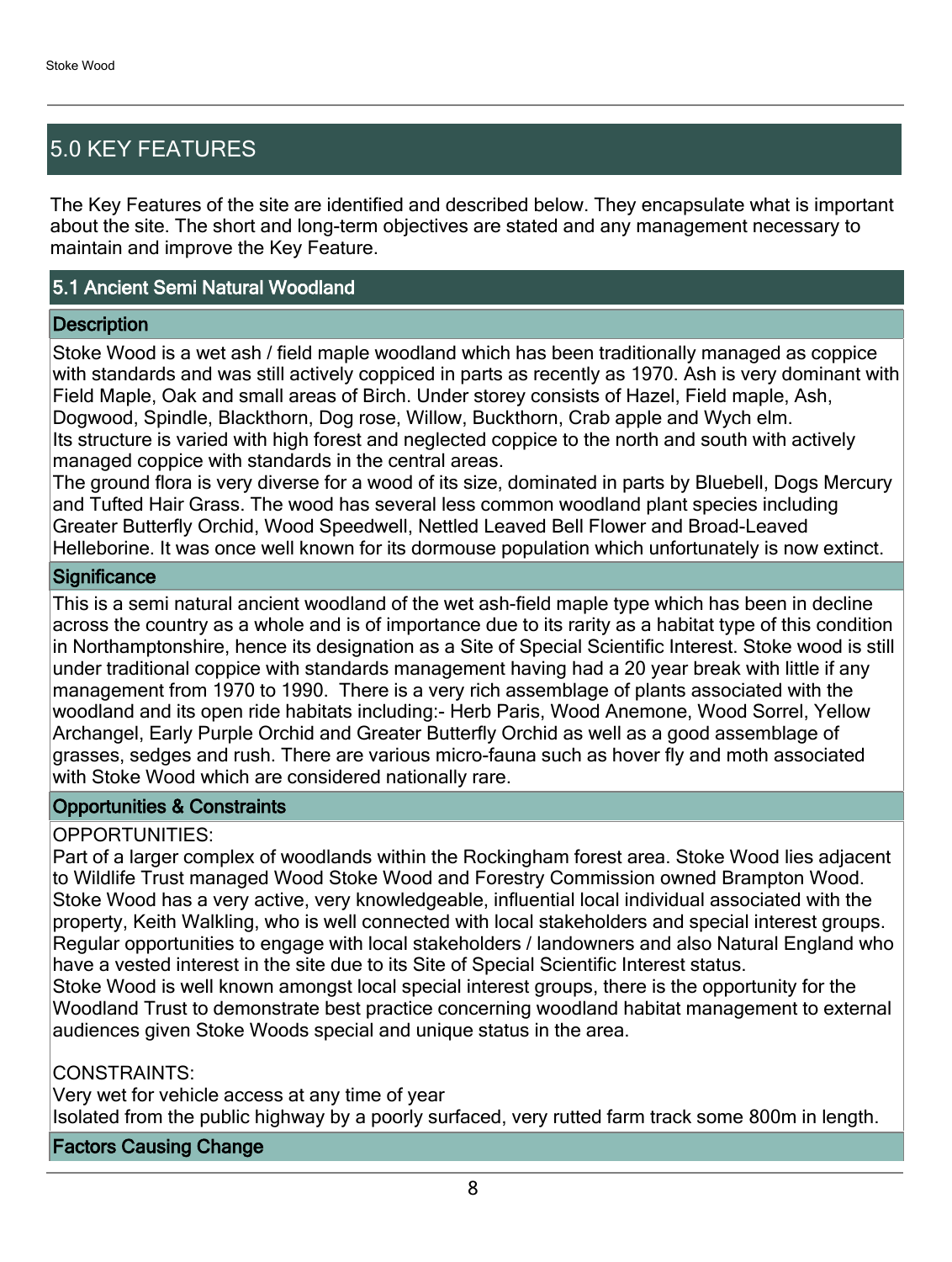Deer Damage to coppice re-growth and the sensitive ground flora.

Potentially pests and diseases such as Ash Dieback.

## Long term Objective (50 years+)

To maintain the wood as Ancient Semi-Natural woodland of the wet Ash / Field Maple type; National Vegetation Classification W9. Managed under a mixture of long term retention and coppice with standards to maintain the diverse age, species and physical structure of the woodland and its associated status as a Site of Special Scientific Interest.

Ash die-back and other pests and diseases have the potential to have a significant negative impact at Stoke Wood, the woodland will be regularly monitored and assessed and appropriate action taken to mitigate any negative effects where required. This may include silvicultural operations in light of impacts from ash dieback.

## Short term management Objectives for the plan period (5 years)

COPPICING:

Coppice hazel annually as per the management plan.

Identify standards to be maintained within the coppice coupes in order to achieve 30% to 40% canopy cover; advanced broadleaved regeneration may be recruited to achieve a greater diversity of age classes within the canopy where appropriate.

Path and ride habitats will be maintained based upon monitoring and consultation with Natural England and other local stakeholders. Coppicing will take place on ride edges where required up to a depth of 3m in from the ride edge in order to preserve the ride side habitat. The Deer Stalker will also be consulted so that appropriate sight lines can be maintained for deer control within the woodland. Communication amongst the various stake holders is key to the successful management of Stoke Wood.

Coppicing is to be undertaken on a 15 year rotation over a total area of 6.62ha, equating to approximately 0.4ha per year. Due to access constraints, materials are not able to be extracted from site. The quantity of timber coppiced on site with a desirable measurable volume (material 15cm or less for cutting coppice) will be less than 5m3 thus no requirement for felling licence.

Larger diameter material will be processed and stacked neatly into habitat piles which will slowly rot down, providing habitat for a variety of insects, birds and small mammals. The smaller brash wood will be used to dead-hedge around the coppice plot, providing additional protection from deer browsing. Where additional brash wood is leftover, this will be burnt on raised tin sheets, protecting the sensitive nature of the woodland floor below. Where dead-hedging around coppice coupes is providing insufficient protection from deer browsing, internal deer fencing will be installed to reduce the level of impact on hazel regrowth.

Ride edges are to be coppiced during the cutting of adjacent plots as per rotation. Rides to be inspected, along with footpaths through Informal Public Access and Ancient Semi Natural Woodland Key Feature monitoring, with additional coppicing of ride edges undertaken where needed for access or deer stalker sightline requirements.

## DEER CONTROL:

Although the wood is deer fenced it is important that deer control is undertaken in order to prevent damage to coppice growth and the sensitive ground flora. The boundary fence will be maintained/replaced as needed and checked for breaches regularly - to note Fallow Deer have been observed jumping over the fence and in the case of Muntjac which is the predominant species on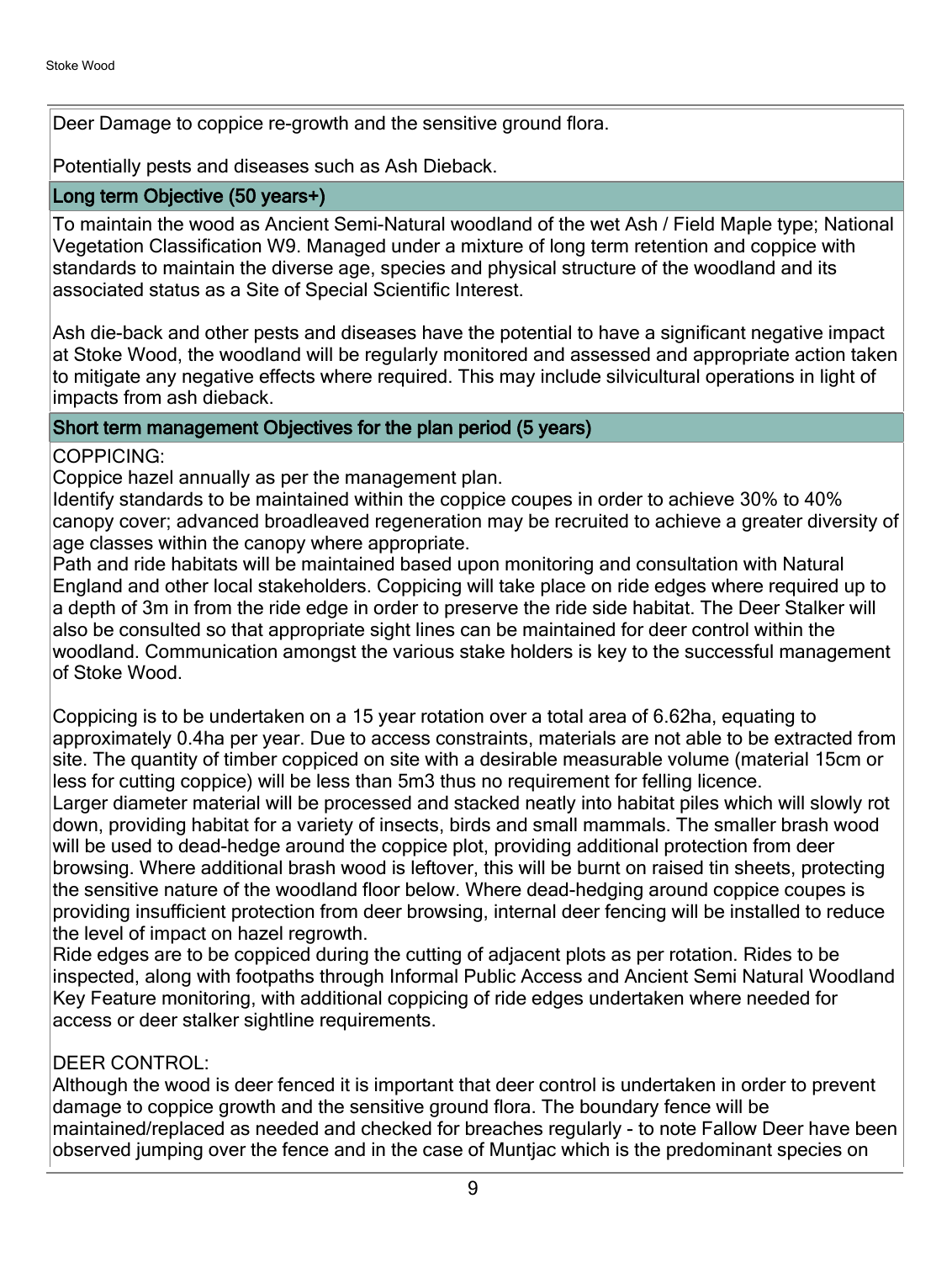site, going underneath it via badger tunnels - as such although a deterrent, as a control measure on its own the fence is not totally effective. Temporary coupe fencing will be erected as required inline with assessed impact levels. Regular deer stalking will take place at Stoke Wood undertaken by a specialist deer cull contractor. It is also important to maintain lines of communication with neighbouring landowners pertaining to deer management. Annual monitoring and assessment will take place to assess the impact of deer control and will include periodic catch ups with the Deer Stalker, Keith Walkling who is coppicing on the site and Natural England; this will be key to monitoring the effectiveness of control at the property.

A contracted deer stalker will visit the site at least once per month and use a high seat and existing sight lines where slots/deer paths are present to carry out deer control. Sightlines to be maintained/improved after need identified through key feature observations and/or at the request of the deer stalker, and after consultation with Natural England.

Stalkers operating within Stoke Wood will be required to hold a DSC Level 1 and Level 2 Certificate, appropriate insurance, first aid +F certificate and complete risk assessments and cull records.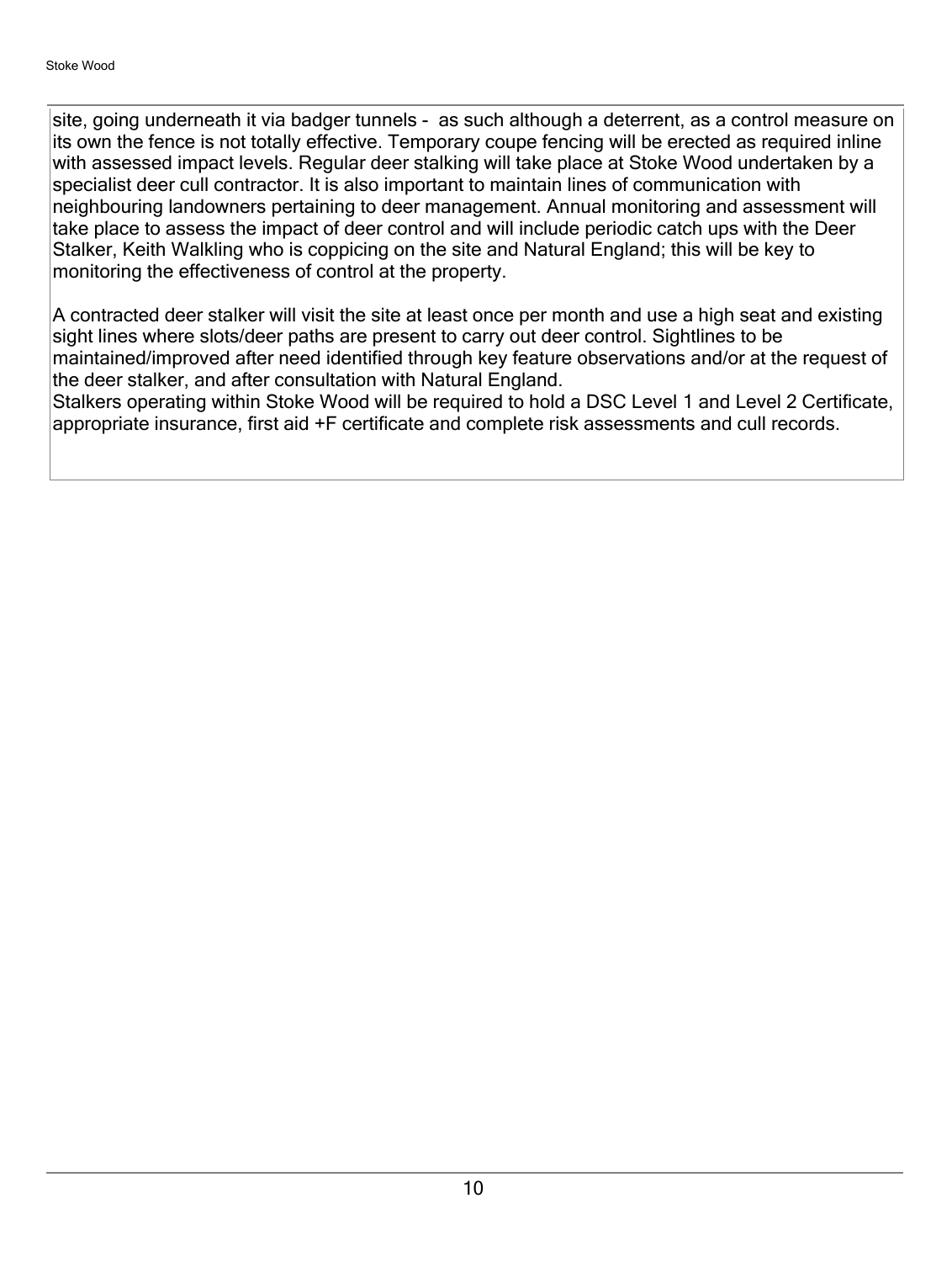## 5.2 Informal Public Access

## **Description**

Although located in a fairly remote part of Northamptonshire, Stoke Wood is regarded by many local people as the best woodland open to the public in the area. Although not directly linked to any public rights of way it is accessible from the public highway via a rough farm track. The ride and path network are well distributed but do tend to be extremely muddy most of the year round. The woodland also attracts a number of special interest groups due to the abundance of flora and fauna contained there in.

## **Significance**

Well known and well used, Stoke Wood gives visitors an idea of what a working coppice woodland looks like and is an exemplar in the local area. A number of species of plant and animal that are locally or nationally rare exist within Stoke Wood, this fact regularly attracts visits by a variety of special interest groups.

## Opportunities & Constraints

## OPPORTUNITIES:

Links in to other woods in the immediate vicinity owned by the Forestry Commission and Wildlife Trust.

A well known place to visit locally, particularly popular with special interest groups attracted to the sites abundant flora and fauna.

CONSTRAINTS:

Regularly wet and muddy paths sometimes can be difficult to negotiate. Access to the wood is a relatively long way down a rough and rutted permissive farm track.

## Factors Causing Change

Natural Succession to scrub on the rides and paths.

## Long term Objective (50 years+)

To maintain the current path network, Woodland Trust "Welcome" signage and entrances in perpetuity.

## Short term management Objectives for the plan period (5 years)

To keep paths clear of overgrowing vegetation on a biannual basis in July and September. Footpath cutting in July will consist of a single width cut, not cutting onto path/ride edges which are extremely sensitive, displaying flora such as Bluebell, Tufted Hair Grass, Greater Butterfly Orchid, Wood Speedwell, Nettled Leaved Bell Flower, Herb Paris and Broad-Leaved Helleborine. September cut will include full path width.

To maintain and upgrade the Woodland Trust "Welcome" signage at the entrance as per work programme. Signage to be inspected and cleaned by the contractor in September annually. To maintain and where needed enhance the existing pedestrian access points as part of the visits made by the contractor as detailed in the work programme.

All of the above to be included in the Estates Management Contract for the property.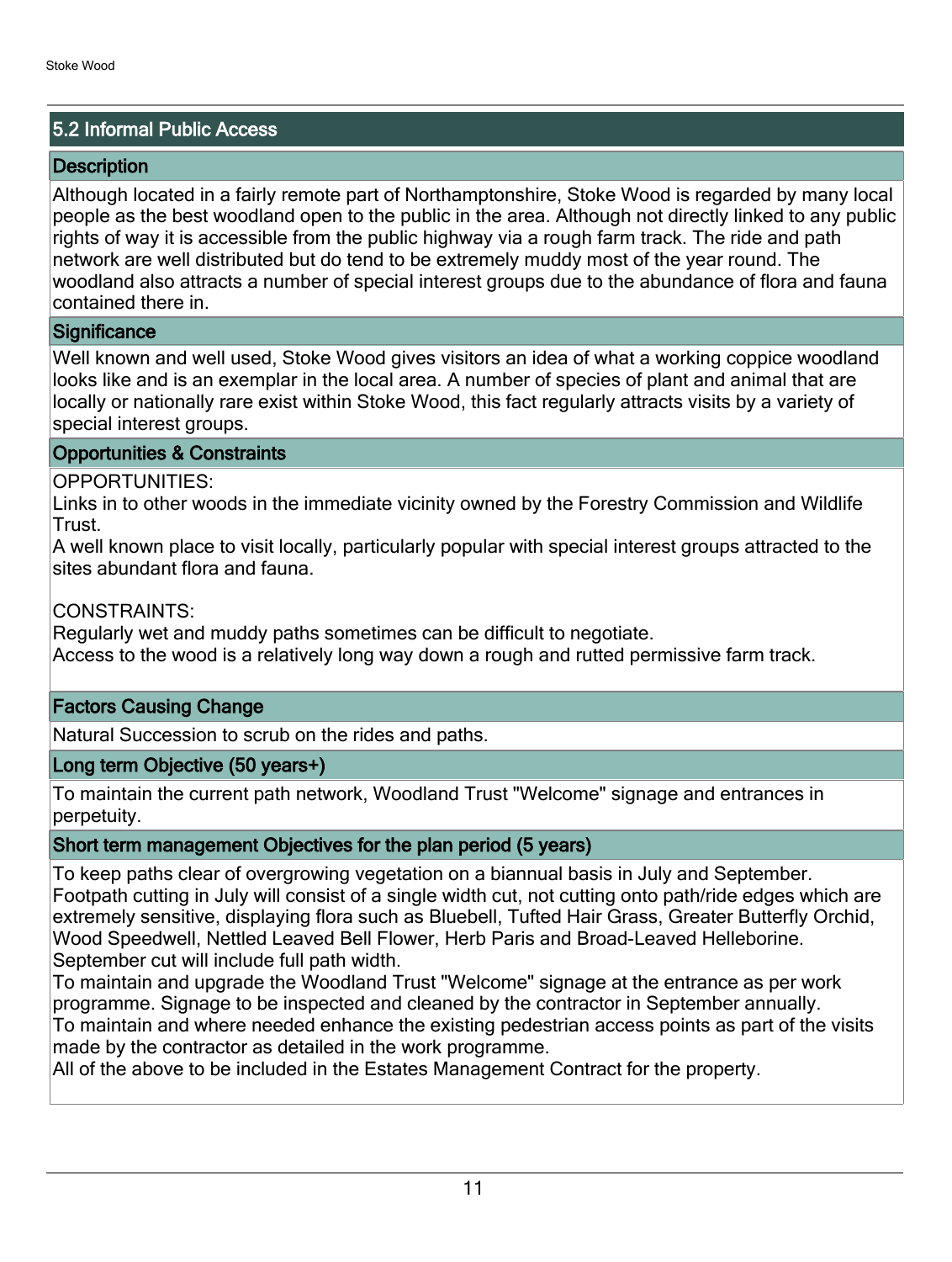| <b>6.0 WORK PROGRAMME</b> |                     |                    |        |  |  |  |
|---------------------------|---------------------|--------------------|--------|--|--|--|
| Year                      | <b>Type of Work</b> | <b>Description</b> | Due By |  |  |  |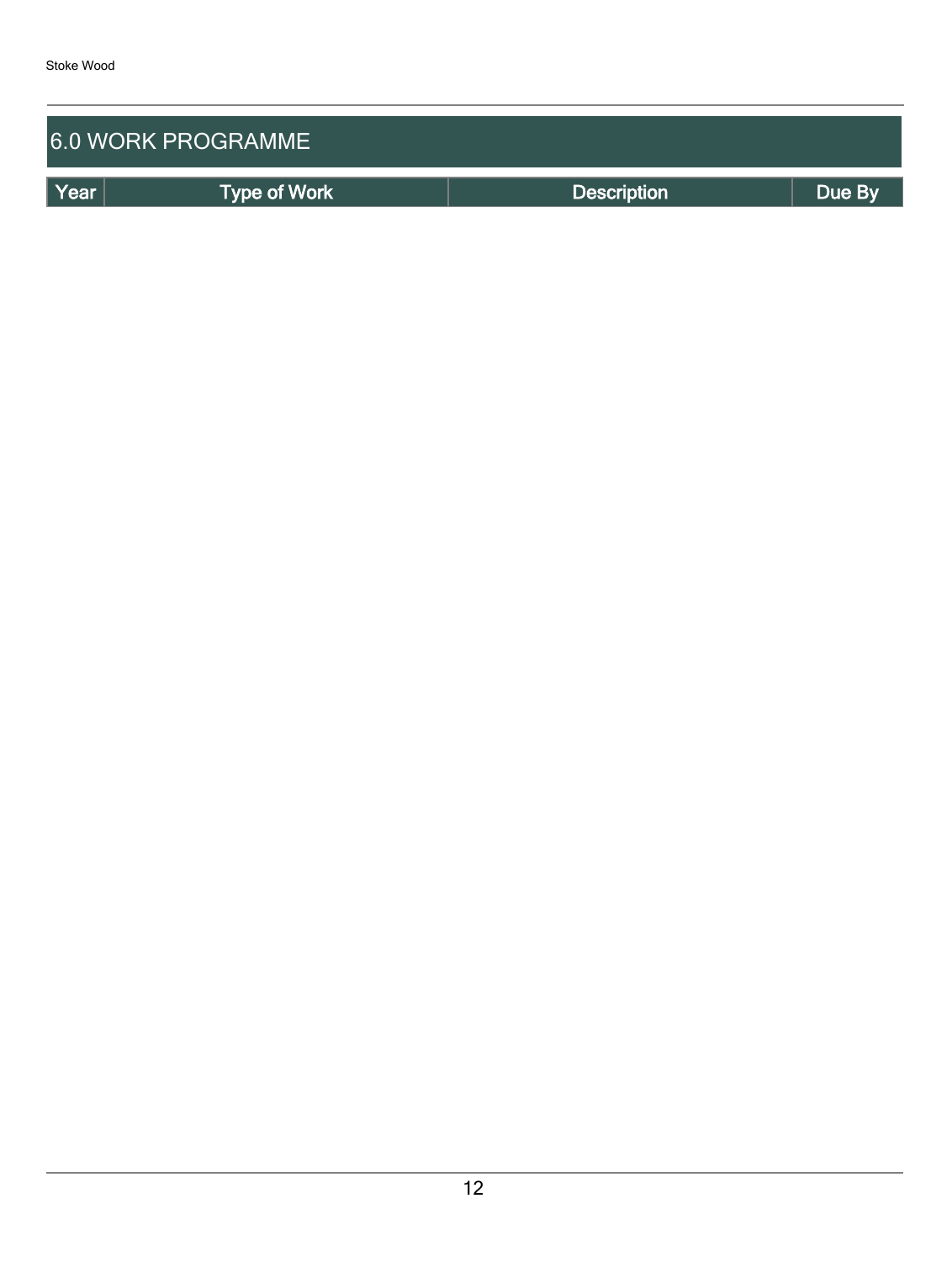## APPENDIX 1: COMPARTMENT DESCRIPTIONS

| Cpt<br>No. | Area<br>(ha) | <b>Main</b><br>Species | Year | <b>Management</b><br>Regime | <b>Major</b><br>Management<br><b>Constraints</b>                                 | <b>Key Features</b><br><b>Present</b>                                        | <b>Designations</b>                                              |
|------------|--------------|------------------------|------|-----------------------------|----------------------------------------------------------------------------------|------------------------------------------------------------------------------|------------------------------------------------------------------|
| 1a         | $2.10$ Ash   |                        |      | 1940 High forest            | Mostly wet<br>ground/exposed<br>site, No/poor<br>vehicular access<br>to the site | Ancient Semi<br>Natural<br>Woodland,<br>Informal Public of Special<br>Access | Ancient Semi<br>Natural<br>Woodland, Site<br>Scientific Interest |

Sub compartment 1a is the oldest stand of mature coppice, situated at the northern end of Stoke wood. A small proportion of Oak standards estimated to have been established around 1920s are scattered throughout the stand, as well as slightly younger Oak and Ash standards estimated to have been established around the 1940s. Mature Ash coppice makes up the greater proportion of canopy composition and is estimated to have last been cut around the 1940s. One particularly large Ash stool is about 6 feet in diameter and could be classed as ancient. The under storey consists of frequent coppiced Hazel, Hawthorn, Blackthorn and Field Maple. The compartment has a moderate northerly aspect, and an abundance of dead wood material is present throughout. There is much evidence of deer activity in the compartment including stem damage, browse line and runways. The northern and eastern boundaries of the compartment are running spring fed streams. There is evidence of an old pond in the extreme north, where the dominant tree species is Willow. Ground vegetation is dominated by Bluebell and Dogs Mercury.

| 1 <sub>b</sub> | $0.65$ Ash |  | 1975 Coppice | Mostly wet                                      | Ancient Semi   | Ancient Semi        |
|----------------|------------|--|--------------|-------------------------------------------------|----------------|---------------------|
|                |            |  |              | ground/exposed                                  | <b>Natural</b> | <b>Natural</b>      |
|                |            |  |              | site, No/poor                                   | Woodland,      | Woodland, Site      |
|                |            |  |              | vehicular access   Informal Public   of Special |                |                     |
|                |            |  |              | to the site                                     | Access         | Scientific Interest |

Sub compartment 1b is an area of coppice with standards. Existing Ash standards were originally coppice stools which have now been singled. Estimated age of the standards is split into two age ranges, 70 years of age, estimated to have last been cut around the 1940s, and 40 years of age estimated to have last been cut around 1975. The under storey consists of frequent coppiced Ash, Hazel, Hawthorn and Field Maple. The compartment has a gentle to moderate north easterly aspect and an abundance of dead wood material. Bluebell and Dogs Mercury dominate the ground flora.

| 1c | $0.45$ Ash |  | 1960 Coppice | Mostly wet                                      | Ancient Semi   | Ancient Semi        |
|----|------------|--|--------------|-------------------------------------------------|----------------|---------------------|
|    |            |  |              | ground/exposed                                  | <b>Natural</b> | <b>Natural</b>      |
|    |            |  |              | site, No/poor                                   | Woodland,      | Woodland, Site      |
|    |            |  |              | vehicular access   Informal Public   of Special |                |                     |
|    |            |  |              | to the site                                     | Access         | Scientific Interest |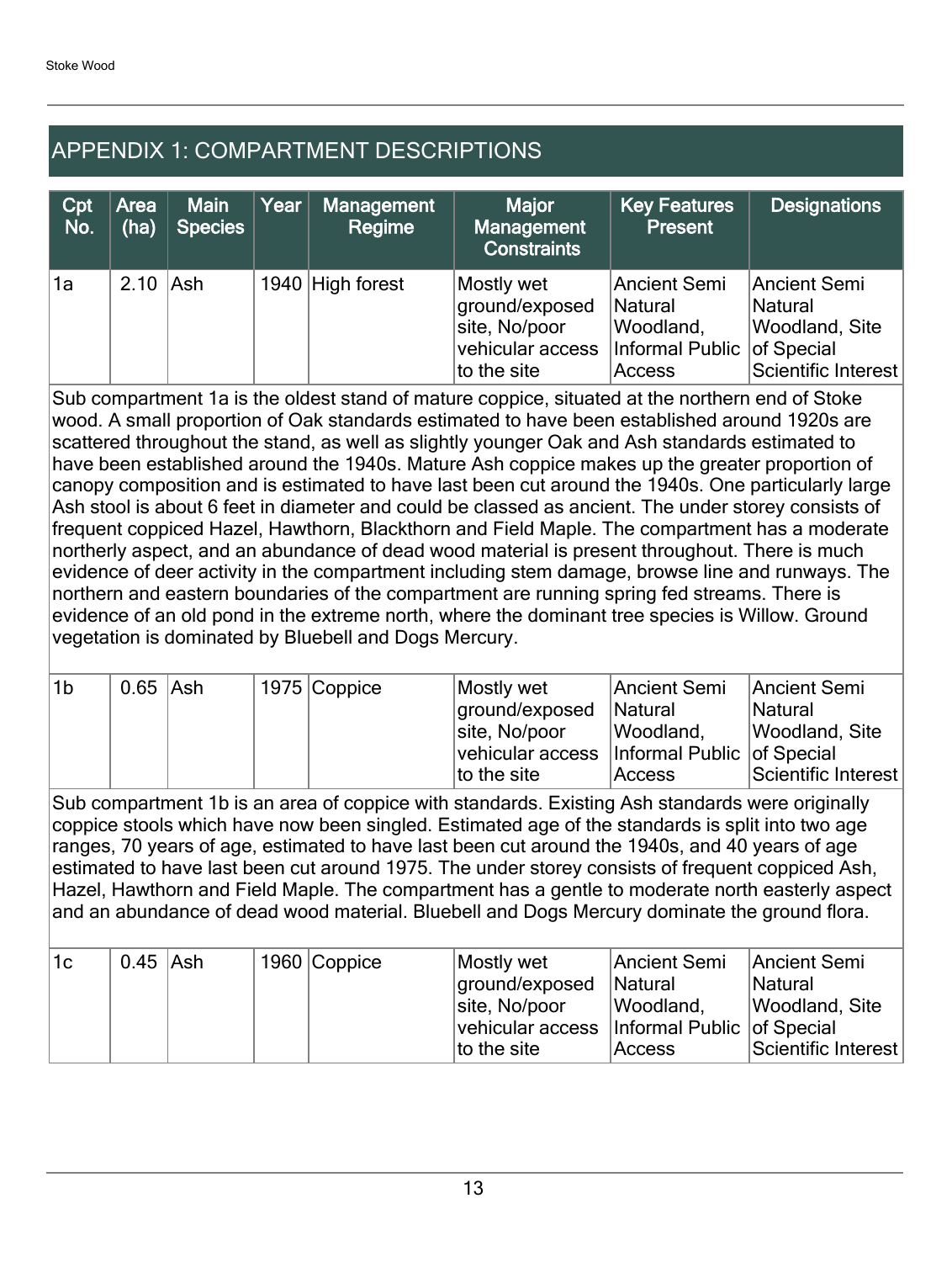Sub compartment 1c is an area of coppice with standards. Existing standards include a small proportion of Oaks estimated to have been established around the 1940s, and Field Maple estimated to have been established around the late 1960s. Ash coppice makes up the greater proportion of the canopy composition and is estimated to have last been cut around the 1960s. Under storey consists of dominant, coppiced Ash, Hazel, Hawthorn and Field Maple. Sub compartment 1c has a gentle to moderate north easterly aspect. Bluebell and Tufted Hair Grass dominate the ground flora.

| l2a | 0.13 other oak 1920 Coppice |  | Mostly wet                                      | Ancient Semi   | Ancient Semi        |
|-----|-----------------------------|--|-------------------------------------------------|----------------|---------------------|
|     | <b>SPP</b>                  |  | ground/exposed                                  | <b>Natural</b> | <b>Natural</b>      |
|     |                             |  | site, No/poor                                   | Woodland,      | Woodland, Site      |
|     |                             |  | vehicular access   Informal Public   of Special |                |                     |
|     |                             |  | to the site                                     | Access         | Scientific Interest |

Sub compartment 2a contains a proportion of Oak standards estimated to have been established around 1920s which are scattered throughout the stand. Mature Ash coppice makes up a smaller proportion of canopy composition and is estimated to have last been cut around the late 1940's early 1950's. Other species which make up a proportion of the canopy composition include Birch, Field Maple, Goat Willow and some large Crab Apples. Under storey consists of frequent to abundant coppiced Hazel, Hawthorn and Field Maple. The compartment has a gentle to moderate south westerly aspect and adjoins the most northerly point of Brampton wood/Stoke End Quarter. Dead wood material is present throughout the stand. Bluebell dominates the ground flora.

| 2b | $0.42$ Ash |  | 1960 Coppice | Mostly wet                                      | Ancient Semi   | Ancient Semi        |
|----|------------|--|--------------|-------------------------------------------------|----------------|---------------------|
|    |            |  |              | ground/exposed                                  | <b>Natural</b> | <b>Natural</b>      |
|    |            |  |              | site, No/poor                                   | Woodland,      | Woodland, Site      |
|    |            |  |              | vehicular access   Informal Public   of Special |                |                     |
|    |            |  |              | to the site                                     | Access         | Scientific Interest |

Sub compartment 2b is an area of coppice with standards. The compartment contains both Oak and Ash standards. The Oak are estimated to have been established around the 1920s to 30s. Existing Ash standards were originally coppice stools which have now been singled and are estimated to be around 45 years of age, last cut around the late 1960s. Other species making up a small proportion of the canopy composition are Silver Birch and Field Maple. Several large Crab Apples are scattered throughout the stand. The under storey consists of frequent, coppiced Hazel, Hawthorn, Goat Willow and Field Maple. The stand has a gentle to moderate south easterly aspect, and an abundance of dead wood material is present throughout. The ground layer is very grass dominated.

| 2c | 0.45   other oak   1940 $ $ Coppice |  | No/poor                   | Ancient Semi Ancient Semi  |                     |
|----|-------------------------------------|--|---------------------------|----------------------------|---------------------|
|    | spp                                 |  | vehicular access  Natural |                            | <b>Natural</b>      |
|    |                                     |  | to the site               | Woodland,                  | Woodland, Site      |
|    |                                     |  |                           | Informal Public of Special |                     |
|    |                                     |  |                           | Access                     | Scientific Interest |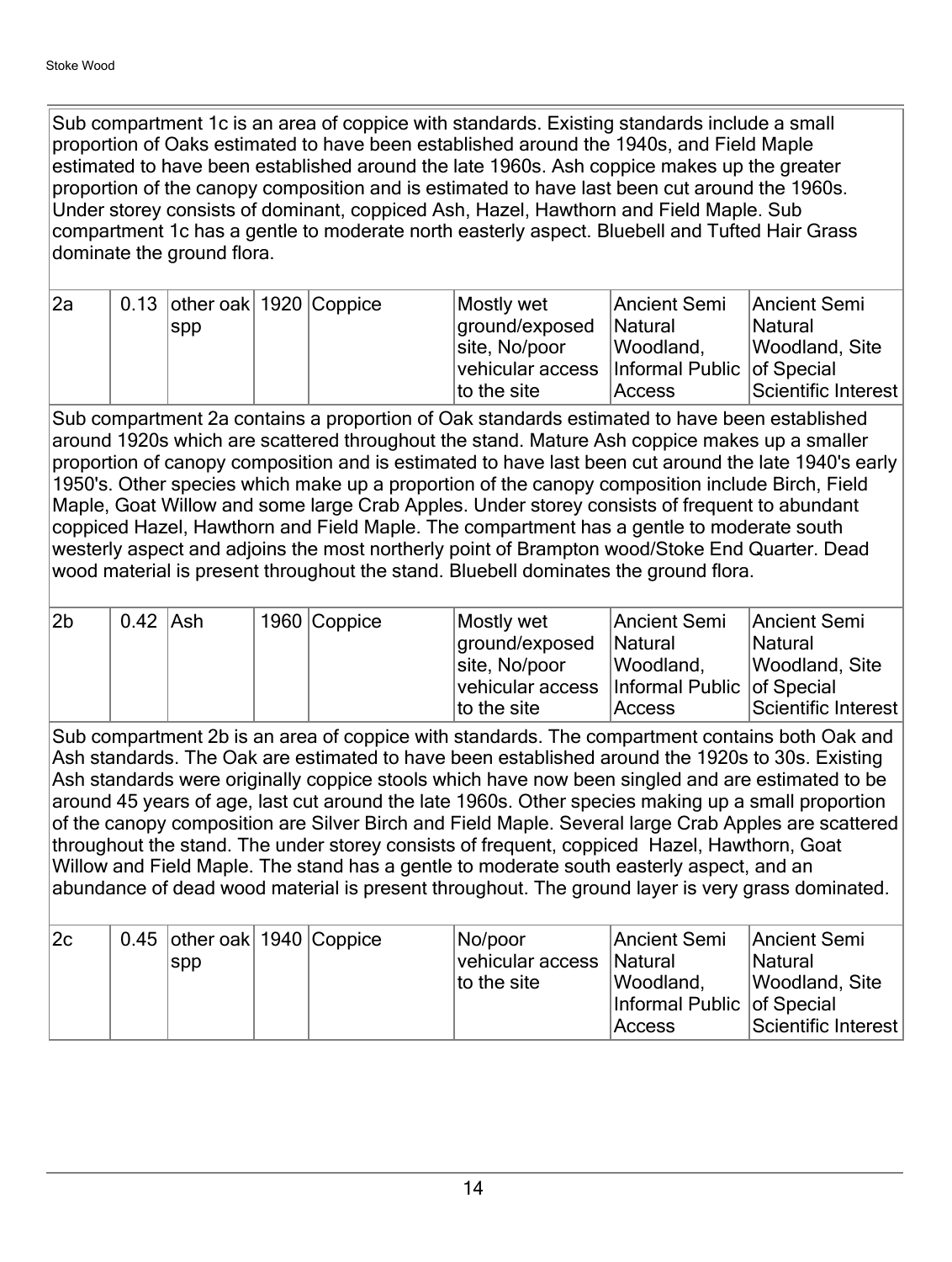Sub compartment 2c is an area of coppice. Existing standards are predominantly situated around the edge of the cant and include a small proportion of Oaks estimated to have been established around the 1940s, and Field Maple estimated to have been established around the late 1960s. Occasional to rare Birch stems also occur. The under storey consists of dominant coppiced Ash, Hazel, Hawthorn and Field Maple. The compartment has a gentle to moderate south westerly aspect and is reasonably sheltered by adjoining Brampton wood/Stoke End Quarter. The ground layer is grass dominated.

| l3a | $0.40$ Ash |  | 1940 High forest | No/poor                    | Ancient Semi                 | Ancient Semi        |
|-----|------------|--|------------------|----------------------------|------------------------------|---------------------|
|     |            |  |                  | vehicular access   Natural |                              | <b>Natural</b>      |
|     |            |  |                  | to the site                | Woodland,                    | Woodland, Site      |
|     |            |  |                  |                            | Informal Public   of Special |                     |
|     |            |  |                  |                            | Access                       | Scientific Interest |

Sub compartment 3a is an area of over mature coppice, situated at the southern end of Stoke wood and contains a proportion of Oak standards estimated to have been established around the late 1920s which are scattered throughout the stand. Oak and Ash standards are estimated to have been established around the late 1940s and also make up a percentage of the canopy composition as well as a small proportion of mature Ash coppice estimated to have last been cut around the late 1940's early 1950's. Other species within the canopy include a small proportion of Birch and Field Maple. Under storey consists of abundant to dominant coppiced Ash, Hazel, Hawthorn and Field Maple. The stand has a gentle to moderate south westerly aspect and adjoins Brampton wood. Dead wood material is present throughout the stand. The ground layer dominated by Bluebell and Dewberry.

| 3 <sub>b</sub> | 0.20 | Birch    | 1960 Coppice | Mostly wet                                      | Ancient Semi   | Ancient Semi          |
|----------------|------|----------|--------------|-------------------------------------------------|----------------|-----------------------|
|                |      | (downy/s |              | ground/exposed                                  | <b>Natural</b> | <b>Natural</b>        |
|                |      | ilver)   |              | site, No/poor                                   | Woodland,      | <b>Woodland, Site</b> |
|                |      |          |              | vehicular access   Informal Public   of Special |                |                       |
|                |      |          |              | to the site                                     | Access         | Scientific Interest   |

Sub compartment 3b is a small area of coppice with a few remaining Ash, Birch and one Norway Spruce all estimated to have been established around the early 1960s. The under storey consists of abundant to dominant coppiced Ash, Hazel, Hawthorn, Field Maple and Goat Willow. Ground cover is dominated by patchy Bramble becoming quite heavy in places.

| 3c | 0.70 Ash |  | 1940 Coppice | Mostly wet                                      | Ancient Semi | Ancient Semi        |
|----|----------|--|--------------|-------------------------------------------------|--------------|---------------------|
|    |          |  |              | ground/exposed                                  | Natural      | <b>Natural</b>      |
|    |          |  |              | site, No/poor                                   | Woodland,    | Woodland, Site      |
|    |          |  |              | vehicular access   Informal Public   of Special |              |                     |
|    |          |  |              | to the site                                     | Access       | Scientific Interest |

Compartment 3c is an area of coppice with standards. Standard Oak are estimated to have been established in the 1930s. Ash coppice makes up the greater proportion of the main canopy species and is estimated to have last been cut in the 1940s. Birch also makes up a small percentage of the canopy composition. The under storey consists of abundant to dominant coppiced Hazel, Hawthorn, Blackthorn, Field Maple and Goat Willow. Sub compartment 3c contains an abundance of dead wood material, the ground layer is dominated by patchy Bramble and Bluebell.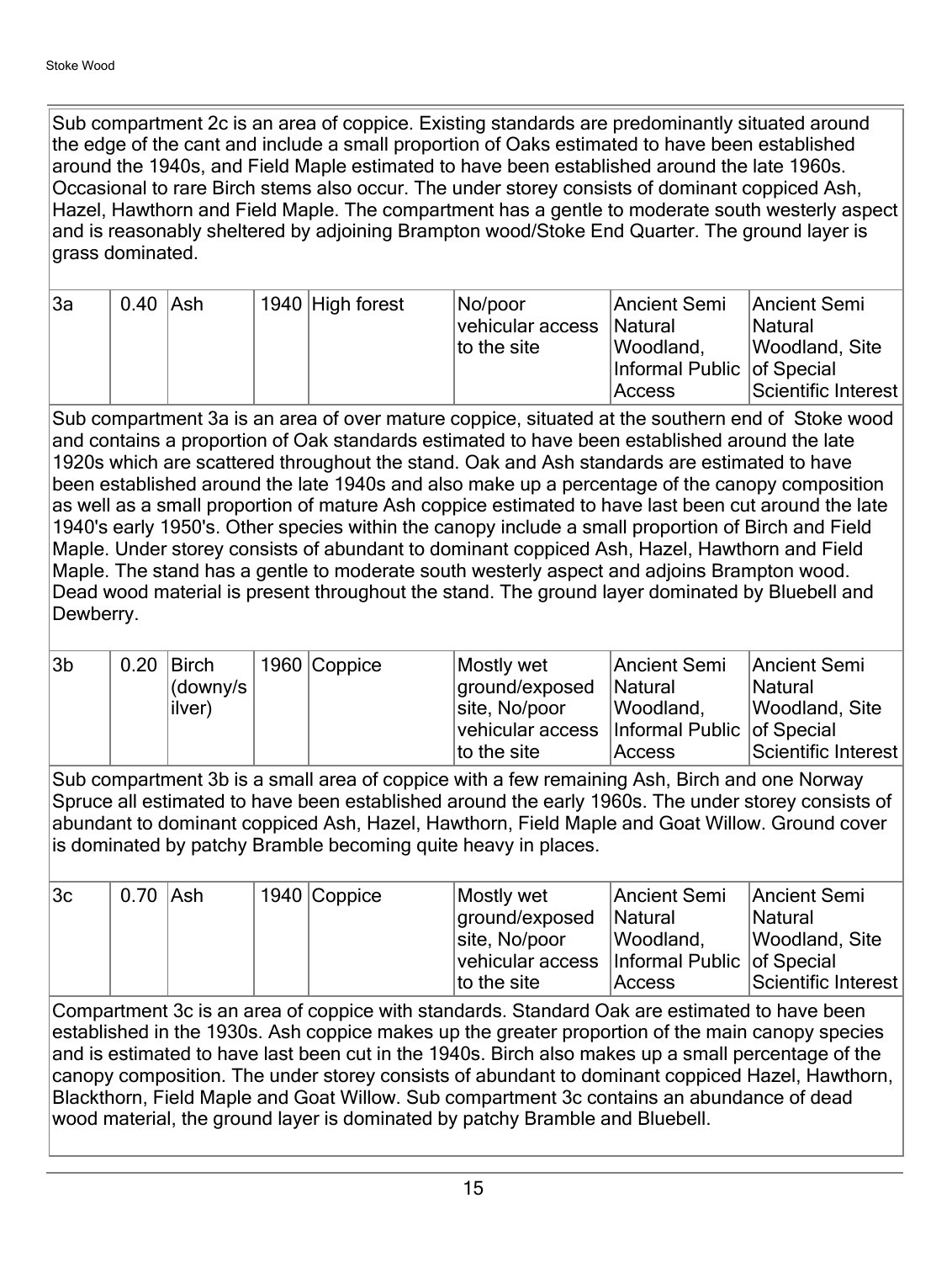| 3d | $0.20$ Ash |  | 1960 Coppice | No/poor<br>vehicular access   Natural<br>to the site | Ancient Semi<br>Woodland,              | Ancient Semi<br><b>Natural</b><br>Woodland, Site |
|----|------------|--|--------------|------------------------------------------------------|----------------------------------------|--------------------------------------------------|
|    |            |  |              |                                                      | Informal Public   of Special<br>Access | Scientific Interest                              |

Sub compartment 3d is an area of coppice with very few standards containing one Oak and three Ash standards. The Oak is estimated to have been established around the 1920s to 30s. Ash standards are estimated to be around 45 years of age, established around the late 1960s. The under storey consists of frequent coppiced Ash, Hazel, Goat Willow and Field Maple. The stand has a gentle northerly aspect and an abundance of dead wood material. The ground layer is grass dominated. Compartment 3d is separated from compartment 3e by a small stream on the northern boundary.

| 3e | $\vert$ 0.25 $\vert$ other oak $\vert$ 1920 $\vert$ Coppice |  | Mostly wet                                      | Ancient Semi   | Ancient Semi        |
|----|-------------------------------------------------------------|--|-------------------------------------------------|----------------|---------------------|
|    | spp                                                         |  | ground/exposed                                  | <b>Natural</b> | <b>Natural</b>      |
|    |                                                             |  | site, No/poor                                   | Woodland,      | Woodland, Site      |
|    |                                                             |  | vehicular access   Informal Public   of Special |                |                     |
|    |                                                             |  | to the site                                     | Access         | Scientific Interest |

Sub compartment 3e is an area of coppice with standards. Oak standards make up the greater proportion of the canopy composition and are estimated to have been established around the late 1920s. Ash standards are estimated to be 75 years of age established around the 1940s. A small proportion of Ash coppice also exists within sub compartment 3e and is estimated to have last been cut around the late 1940s. The under storey consists of frequent coppiced Hazel and Field maple. Ground flora is predominantly grass. Sub compartment 3e has a gentle to moderate southerly aspect and an abundance of dead wood material.

| l4a | $1.70$ Ash |  | 1940 High forest | Mostly wet     | Ancient Semi               | Ancient Semi        |
|-----|------------|--|------------------|----------------|----------------------------|---------------------|
|     |            |  |                  | ground/exposed | <b>Natural</b>             | <b>Natural</b>      |
|     |            |  |                  | site           | Woodland,                  | Woodland, Site      |
|     |            |  |                  |                | Informal Public of Special |                     |
|     |            |  |                  |                | Access                     | Scientific Interest |

Sub compartment 4a is an area of over mature coppice situated towards the southern end of Stoke wood and contains a proportion of Oak standards estimated to have been established around the late 1920s which are scattered throughout the stand. Oak and Ash standards estimated to have been established around the late 1940s make up the greater percentage of the canopy composition as well as a small proportion of mature Ash coppice estimated to have last been cut around the late 1940s early 1950s. Other species within the canopy include a small proportion of Birch and Field Maple. The under storey consists of abundant to dominant coppiced Ash, Hazel, Hawthorn and Field Maple. The compartment has a level lying aspect and contains an abundance of dead wood material the ground layer is dominated by Bluebell and Dogs Mercury with Dewberry.

| 4b | 0.40 other oak 1960 Coppice<br>spp |  | Mostly wet<br>ground/exposed<br>site | Ancient Semi<br>Natural<br>Woodland,<br>Informal Public of Special | Ancient Semi<br><b>Natural</b><br>Woodland, Site |
|----|------------------------------------|--|--------------------------------------|--------------------------------------------------------------------|--------------------------------------------------|
|    |                                    |  |                                      | Access                                                             | Scientific Interest                              |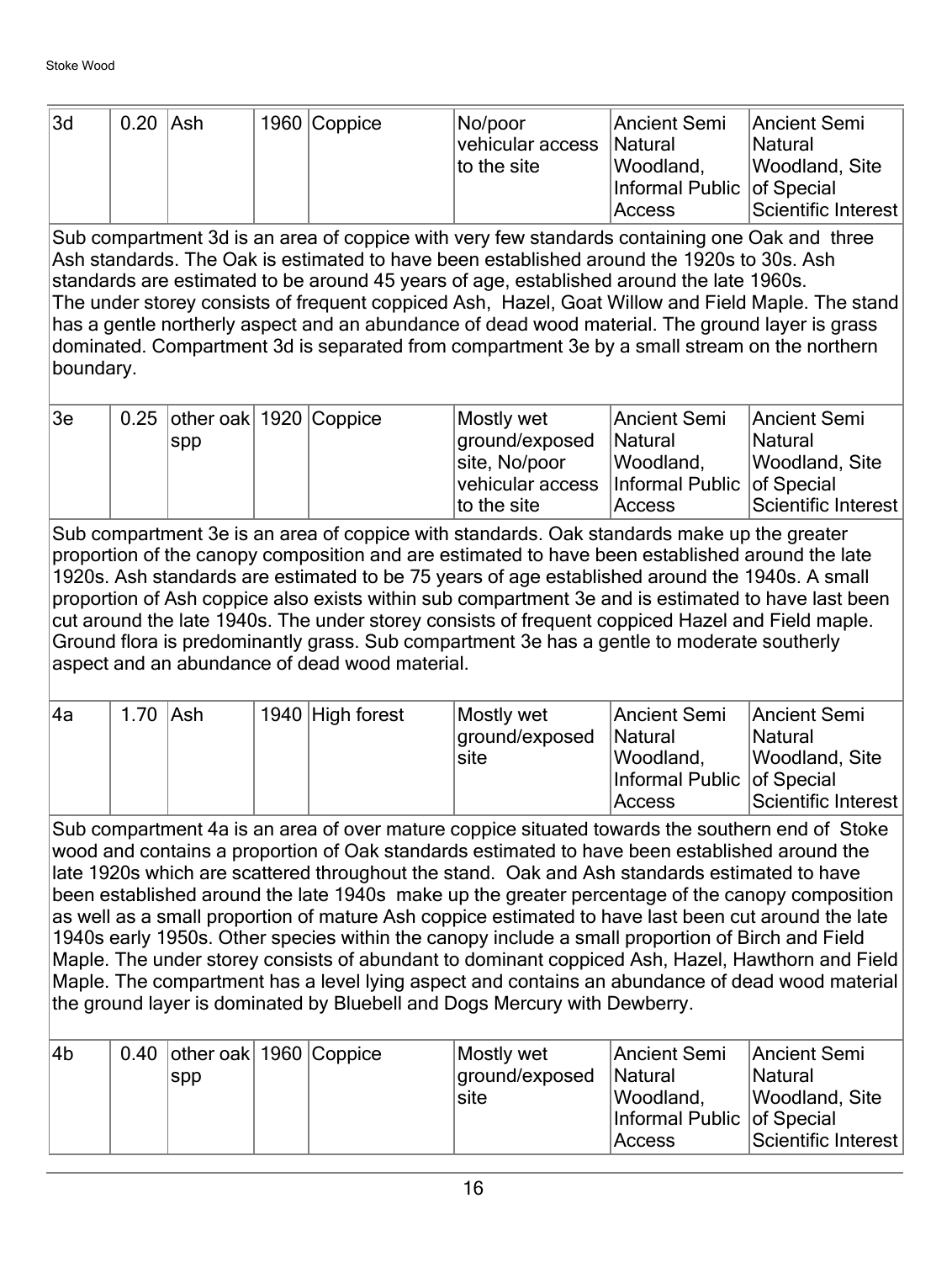Sub compartment 4b is a thin strip of coppice with standards running along compartment 4's northern boundary. Oak standards are estimated to have been established around the 1960s and the birch 10 years latter in the 1970s. The under storey consists of frequent to abundant coppiced Hazel, Hawthorn, Field Maple and Goat Willow. The stand has a level lying aspect and contains an abundance of dead wood material. Broad Leaved Helleborine has been recorded here.

| 15a | 1.30 Ash |  | 1950 Coppice | Mostly wet     | Ancient Semi               | Ancient Semi        |
|-----|----------|--|--------------|----------------|----------------------------|---------------------|
|     |          |  |              | ground/exposed | <b>Natural</b>             | <b>Natural</b>      |
|     |          |  |              | site           | Woodland,                  | Woodland, Site      |
|     |          |  |              |                | Informal Public of Special |                     |
|     |          |  |              |                | Access                     | Scientific Interest |

Compartment 5a is an area of coppice with standards. Standards include Oak, Ash and Birch with the Oak and Ash estimated to have been established in the 1950s and the birch in the late 1960s. Other species making up a small percentage of the canopy composition are Field Maple and Goat Willow.

The under storey consists of abundant to dominant coppiced Ash, Hazel, Hawthorn, Blackthorn, Field Maple, Birch and Goat Willow. Sub compartment 5a contains an abundance of dead wood material and patchy Bramble. The compartment is divided in half by a small stream running eastwest.

| ∣6a | $0.23$ Ash |  | 1950 Coppice | Mostly wet                                      | Ancient Semi   | Ancient Semi        |
|-----|------------|--|--------------|-------------------------------------------------|----------------|---------------------|
|     |            |  |              | ground/exposed                                  | <b>Natural</b> | <b>Natural</b>      |
|     |            |  |              | site, No/poor                                   | Woodland,      | Woodland, Site      |
|     |            |  |              | vehicular access   Informal Public   of Special |                |                     |
|     |            |  |              | to the site                                     | Access         | Scientific Interest |

Sub compartment 6a is an area of coppice with standards. Existing Oak and Ash standards are estimated to have been established around the 1930s. Ash coppice also makes up a proportion of the canopy composition and is estimated to have last been cut in the 1950s. The under storey consists of coppiced Hazel, Hawthorn and Field Maple. The stand has a gentle to moderate north easterly aspect and an abundance of dead wood . Ground flora is predominantly grass but Bluebells and Dogs Mercury do occur.

| 6b | 0.45 Ash |  | 1950 Coppice | Mostly wet                                      | Ancient Semi   | Ancient Semi        |
|----|----------|--|--------------|-------------------------------------------------|----------------|---------------------|
|    |          |  |              | ground/exposed                                  | <b>Natural</b> | <b>Natural</b>      |
|    |          |  |              | site, No/poor                                   | Woodland,      | Woodland, Site      |
|    |          |  |              | vehicular access   Informal Public   of Special |                |                     |
|    |          |  |              | to the site                                     | Access         | Scientific Interest |

Sub compartment 6b contains a proportion of oak standards estimated to have been established around the late 1920s which are scattered throughout the stand. Mature Ash coppice makes up a greater proportion of the canopy composition and is estimated to have last been cut around the late 1940s early 1950s. Birch also makes up a small proportion of the canopy composition. The under storey consists of abundant to dominant coppiced Ash, Hazel, Hawthorn, Blackthorn, Field Maple and Goat Willow. The stand has a gentle to moderate north easterly aspect and an abundance of dead wood material. The ground layer consists mainly of grasses with some Bluebell and Dogs Mercury.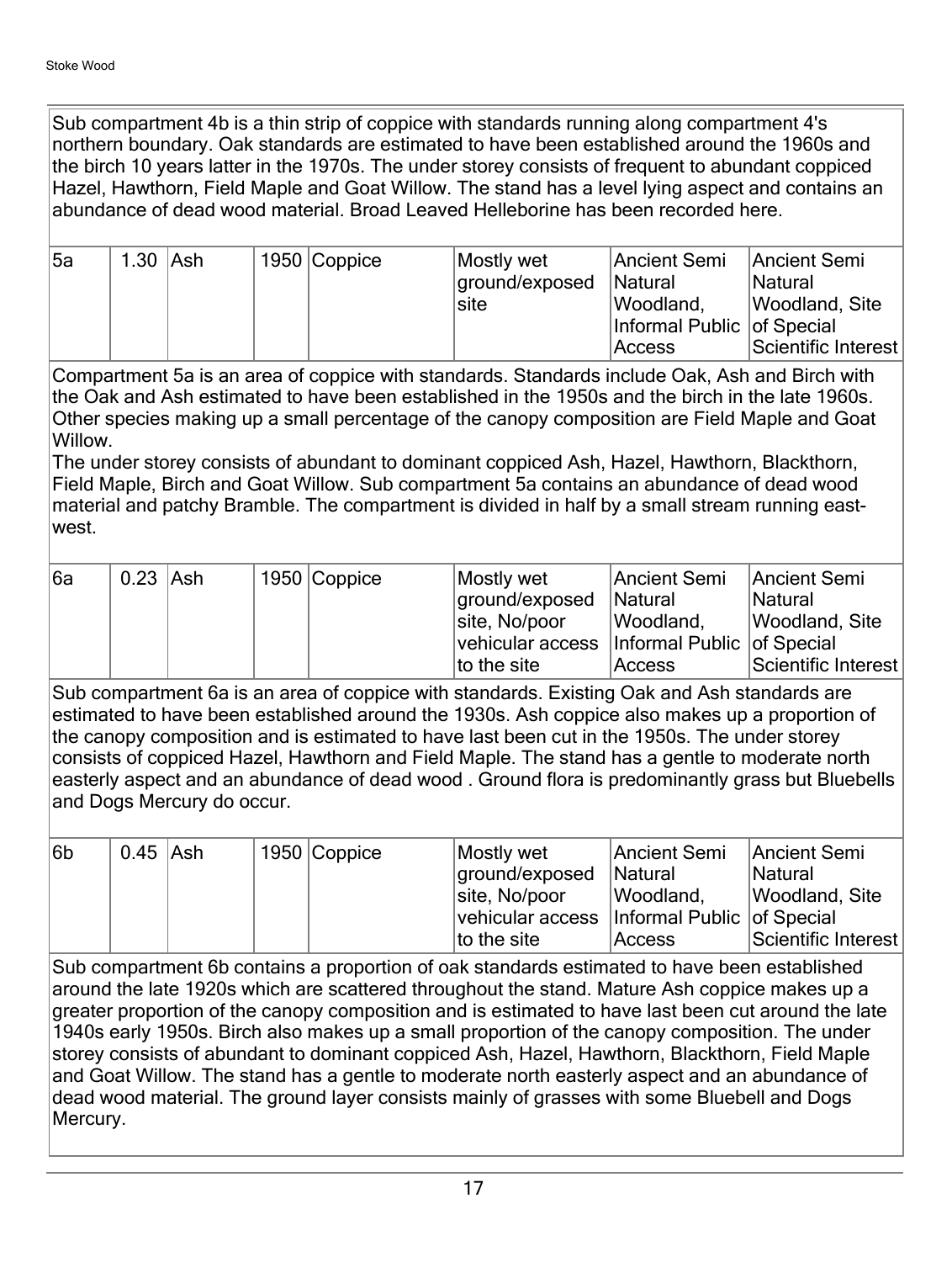| 6c | 0.62 other oak 1930 Coppice |  | Mostly wet                                      | Ancient Semi   | Ancient Semi        |
|----|-----------------------------|--|-------------------------------------------------|----------------|---------------------|
|    | SDD                         |  | ground/exposed                                  | <b>Natural</b> | Natural             |
|    |                             |  | site, No/poor                                   | Woodland,      | Woodland, Site      |
|    |                             |  | vehicular access   Informal Public   of Special |                |                     |
|    |                             |  | to the site                                     | Access         | Scientific Interest |

Sub compartment 6b contains a proportion of Oak standards estimated to have been established around the late 1920s which are scattered throughout the stand. Mature Ash coppice makes up a greater proportion of the canopy composition and is estimated to have last been cut around the late 1940s early 1950s. Birch also makes up a small proportion of the canopy composition. The under storey consists of abundant to dominant coppiced Ash, Hazel, Hawthorn, Blackthorn, Field Maple and Goat Willow. The stand has a gentle to moderate north easterly aspect and an abundance of dead wood material is present throughout the stand. Ground layer is mainly grasses with some Bluebell and Dogs Mercury.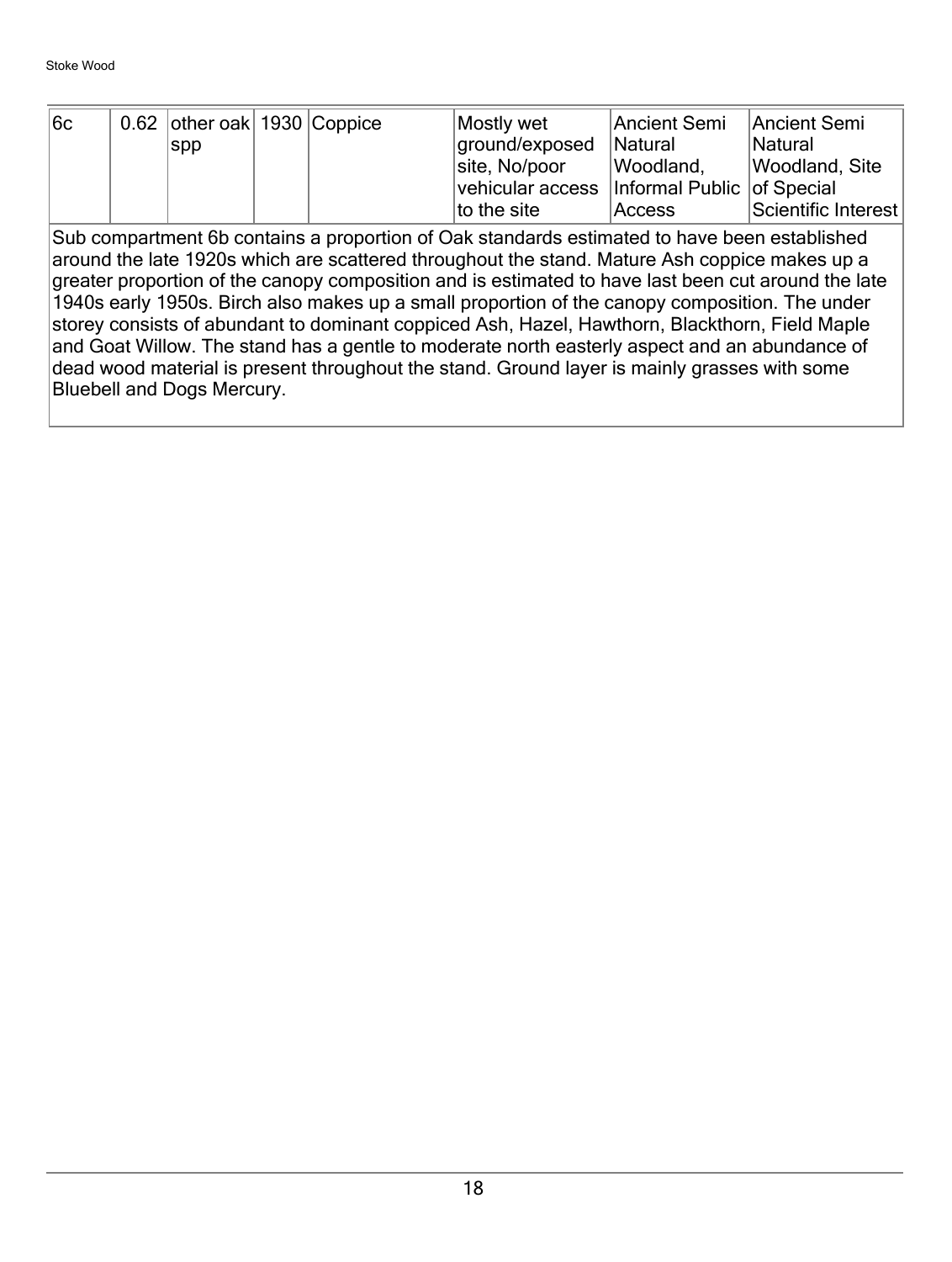## Appendix 2: Harvesting operations (20 years)

| Forecast<br>Year | Cpt            | <b>Operation Type</b> | <b>Work Area</b><br>(ha) | <b>Estimated</b><br>vol/ha | <b>Estimated total</b><br>vol. |
|------------------|----------------|-----------------------|--------------------------|----------------------------|--------------------------------|
| 2017             | 5a             | Coppice               | 0.50                     | 10 <sup>1</sup>            | 5                              |
| 2018             | 5a             | Coppice               | 0.50                     | 10                         | 5                              |
| 2019             | 1c             | Coppice               | 0.50                     | $\mathbf 0$                | $\mathbf 0$                    |
| 2020             | 2c             | Coppice               | 0.50                     | $\mathbf 0$                | $\mathbf 0$                    |
| 2021             | 2a             | Coppice               | 0.50                     | $\boldsymbol{0}$           | $\mathbf 0$                    |
| 2022             | 3 <sub>b</sub> | Coppice               | 0.50                     | $\boldsymbol{0}$           | $\mathbf 0$                    |
| 2022             | 3 <sub>c</sub> | Coppice               | 0.50                     | $\mathbf 0$                | $\mathbf 0$                    |
| 2023             | 1b             | Coppice               | 0.50                     | $\mathbf 0$                | $\mathbf 0$                    |
| 2024             | 4b             | Coppice               | 0.50                     | $\mathbf 0$                | $\mathbf 0$                    |
| 2025             | 3 <sub>c</sub> | Coppice               | 0.50                     | $\mathbf 0$                | $\mathbf 0$                    |
| 2025             | 3d             | Coppice               | 0.50                     | $\mathbf 0$                | $\mathbf 0$                    |
| 2026             | 2 <sub>b</sub> | Coppice               | 0.50                     | $\overline{0}$             | $\overline{0}$                 |
| 2027             | 3e             | Coppice               | 0.25                     | $\mathbf 0$                | $\mathbf 0$                    |
| 2028             | 6c             | Coppice               | 0.50                     | $\mathbf 0$                | $\mathbf 0$                    |
| 2029             | 6b             | Coppice               | 0.50                     | $\mathbf 0$                | $\mathbf 0$                    |
| 2030             | 6a             | Coppice               | 0.50                     | $\mathbf 0$                | $\mathbf 0$                    |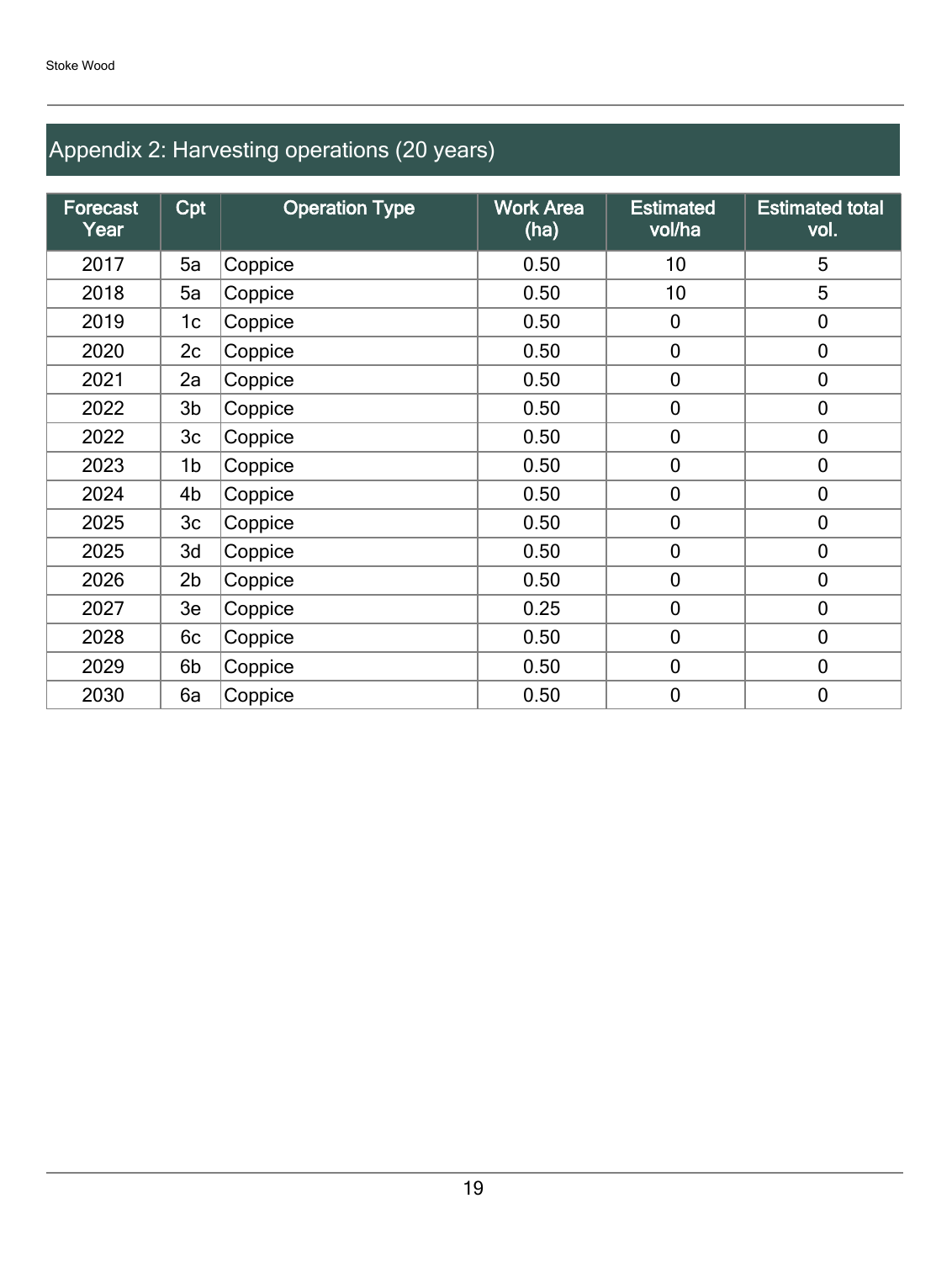## **GLOSSARY**

## Ancient Woodland

Ancient woods are defined as those where there has been continuous woodland cover since at least 1600 AD. In Scotland ancient woods are defined strictly as sites shown as semi-natural woodland on the 'Roy' maps (a military survey carried out in 1750 AD, which is the best source of historical map evidence) and as woodland all subsequent maps. However, they have been combined with long-established woods of semi-natural origin (originating from between 1750 and 1860) into a single category of Ancient Semi-Natural Woodland to take account of uncertainties in their identification. Ancient woods include Ancient Semi-Natural Woodland and plantations on Ancient Woodland Sites (see below). May support many species that are only found in ancient woodland.

## Ancient Semi - Natural Woodland

Stands in ancient woods defined as those consisting predominantly of native trees and shrubs that have not obviously been planted, which have arisen from natural regeneration or coppice regrowth.

## Ancient Woodland Site

Stands in ancient woods that have been converted to plantations, of coniferous, broadleaved or mixed species, usually for timber production, including plantations of native species planted so closely together that any semi-natural elements of the understorey have been suppressed.

## Beating Up

Replacing any newly planted trees that have died in the first few years after planting.

## **Broadleaf**

A tree having broad leaves (such as oak) rather than needles found on conifers (such as Scots pine).

## **Canopy**

The uppermost layer of vegetation in a woodland, or the upper foliage and branches of an individual tree.

## Clearfell

Felling of all trees within a defined area.

## **Compartment**

Permanent management division of a woodland, usually defined on site by permanent features such as roads. See Sub-compartments.

## **Conifer**

A tree having needles, rather than broadleaves, and typically bearing cones.

## Continuous Cover forestry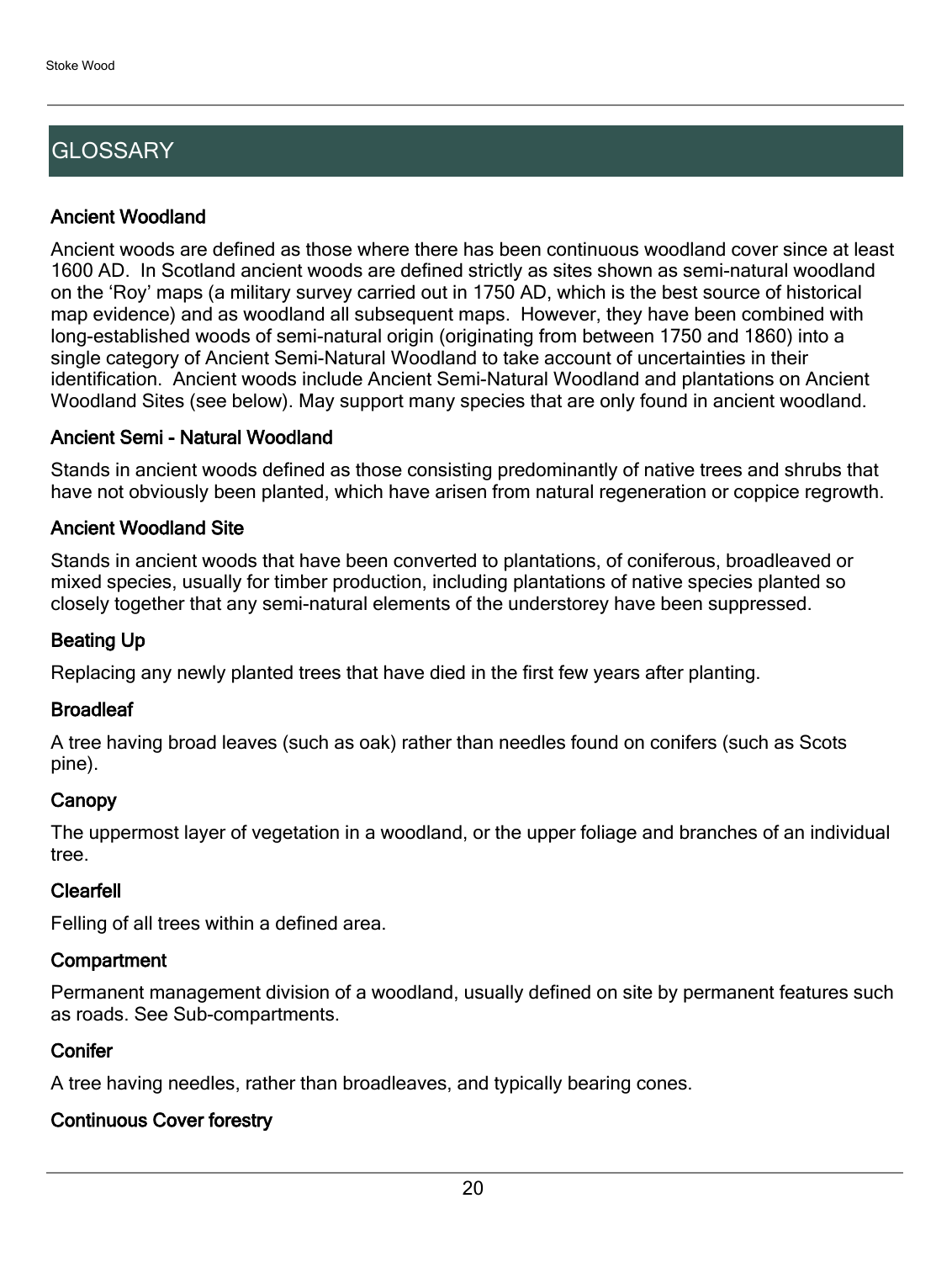A term used for managing woods to ensure that there are groups or individual trees of different ages scattered over the whole wood and that some mature tree cover is always maintained. Management is by repeated thinning and no large areas are ever completely felled all at once.

## **Coppice**

Trees which are cut back to ground levels at regular intervals (3-25 years).

## Exotic (non-native) Species

Species originating from other countries (or other parts of the UK) that have been introduced by humans, deliberately or accidentally.

## Field Layer

Layer of small, non-woody herbaceous plants such as bluebells.

## Group Fell

The felling of a small group of trees, often to promote natural regeneration or allow planting.

## Long Term Retention

Discrete groups of trees (or in some cases single trees) that are retained significantly past their economic felling age. Operations may still be carried out within them and thinning is often necessary to maintain stability.

## Minimum Intervention

Areas where no operations (such as thinning) will take place other than to protect public safety or possibly to control invasive exotic species.

## Mixed Woodland

Woodland made up of broadleaved and coniferous trees.

## National vegetation classification (NVC)

A classification scheme that allows an area of vegetation to be assigned to the standardised type that best matches the combination of plant species that it contains. All woodlands in the UK can be described as being one of 18 main woodland types (W1 - W18), which principally reflect soil and climatic conditions. For example, Upland Oakwoods are type W11, and normally occur on well drained infertile soils in the cooler and wetter north and west of Britain. Each main type can be subdivided into numerous subtypes. Most real woods contain more than one type or sub-type and inevitably some woods are intermediate in character and can't be properly described by any sub type.

## Native Species

Species that arrived in Britain without human assistance.

## Natural Regeneration

Naturally grown trees from seeds falling from mature trees. Also regeneration from coppicing and suckering.